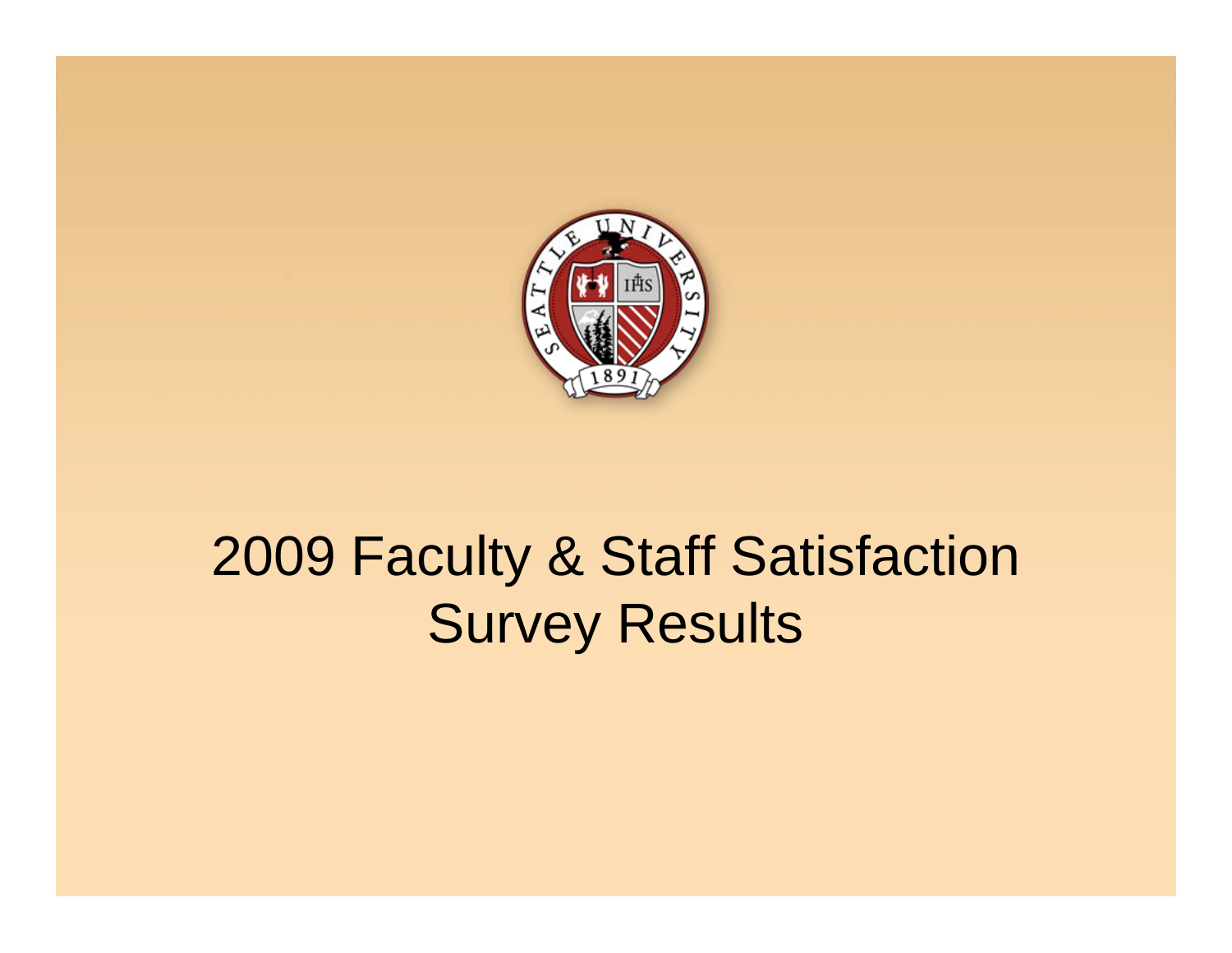## 15 Core Survey Dimensions

- ¾ *Job Satisfaction/Support* **–** provides insight into the satisfaction with job fit, autonomy and resources
- ¾ *Teaching Environment* **–** with a particular focus on faculty, this dimension consists of statements that address the balance between teaching, research and service; the support for advising/mentoring students; and recognition for outstanding teaching
- ¾ *Career Development, Research & Scholarship* provides insight into the reported satisfaction with career/professional development opportunities; and for faculty, support for research and clarity of the tenure process
- ¾ *Compensation & Benefits* captures information about the perceived fairness of compensation and the effectiveness of the benefits offered
- ¾ *Facilities & Security* provides insight into the reported satisfaction with physical workspace, overall campus appearance and confidence in experiencing <sup>a</sup> safe and secure environment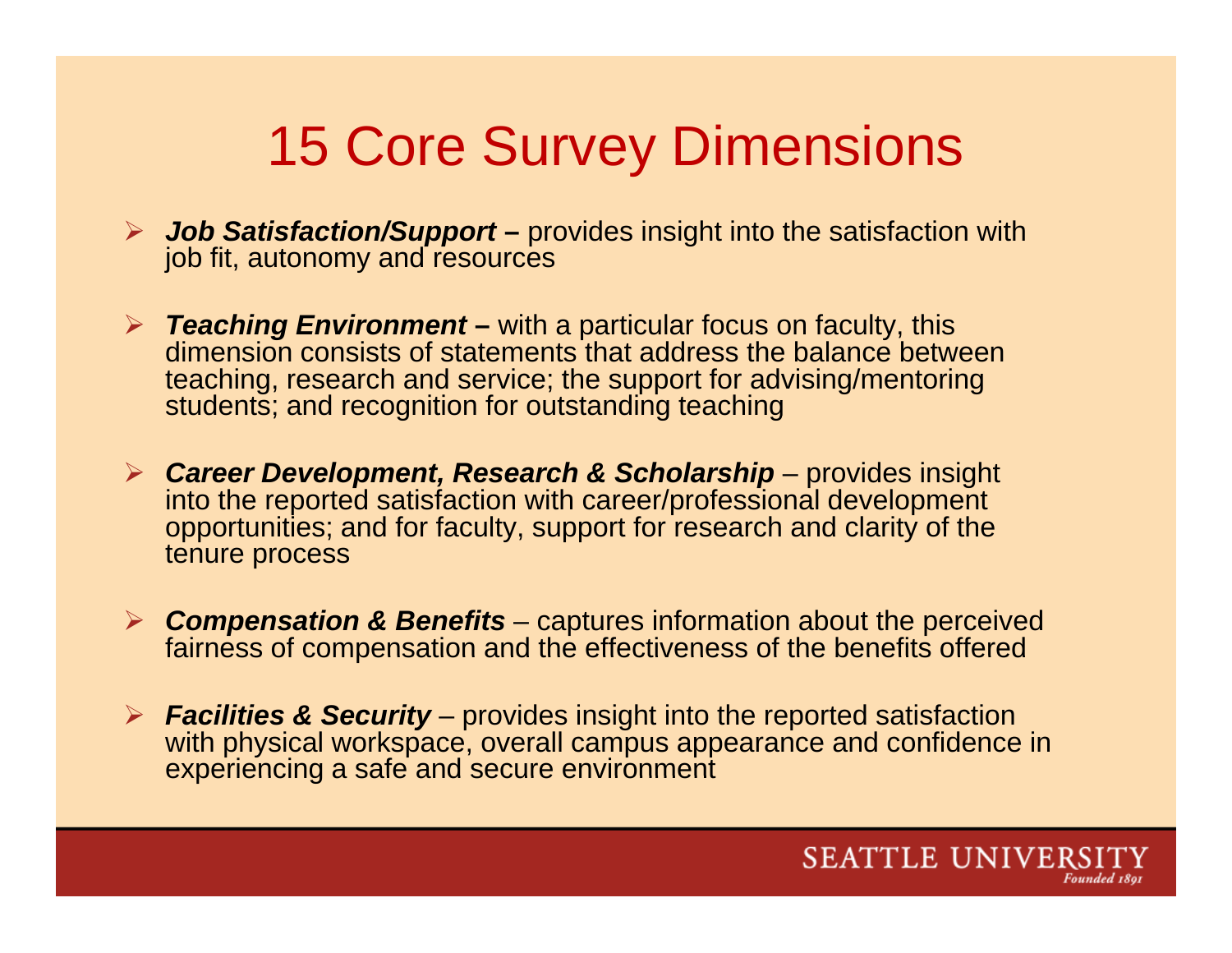## 15 Core Survey Dimensions

- ¾ *Policies, Resources & Efficiency* **–** assesses the perceived effectiveness of various systems, policies and infrastructure
- ¾ *Participation in College Governance* **–** captures information about the perception of inclusion and cooperation as related to shared governance
- ¾ *Connection to Institution & Pride* evaluates the sense of pride and connection faculty/employees report regarding their affiliation with the institution
- ¾ *Supervisor/Department Chair Relationship* **–** provides insight into the relationship faculty/employees report with their department chair or supervisor and assesses critical managerial competencies
- ¾ *Confidence in Senior Leadership* **–** measures the confidence faculty and employees report in the capabilities and credibility of senior leadership; senior leadership was defined as the most senior members of the institution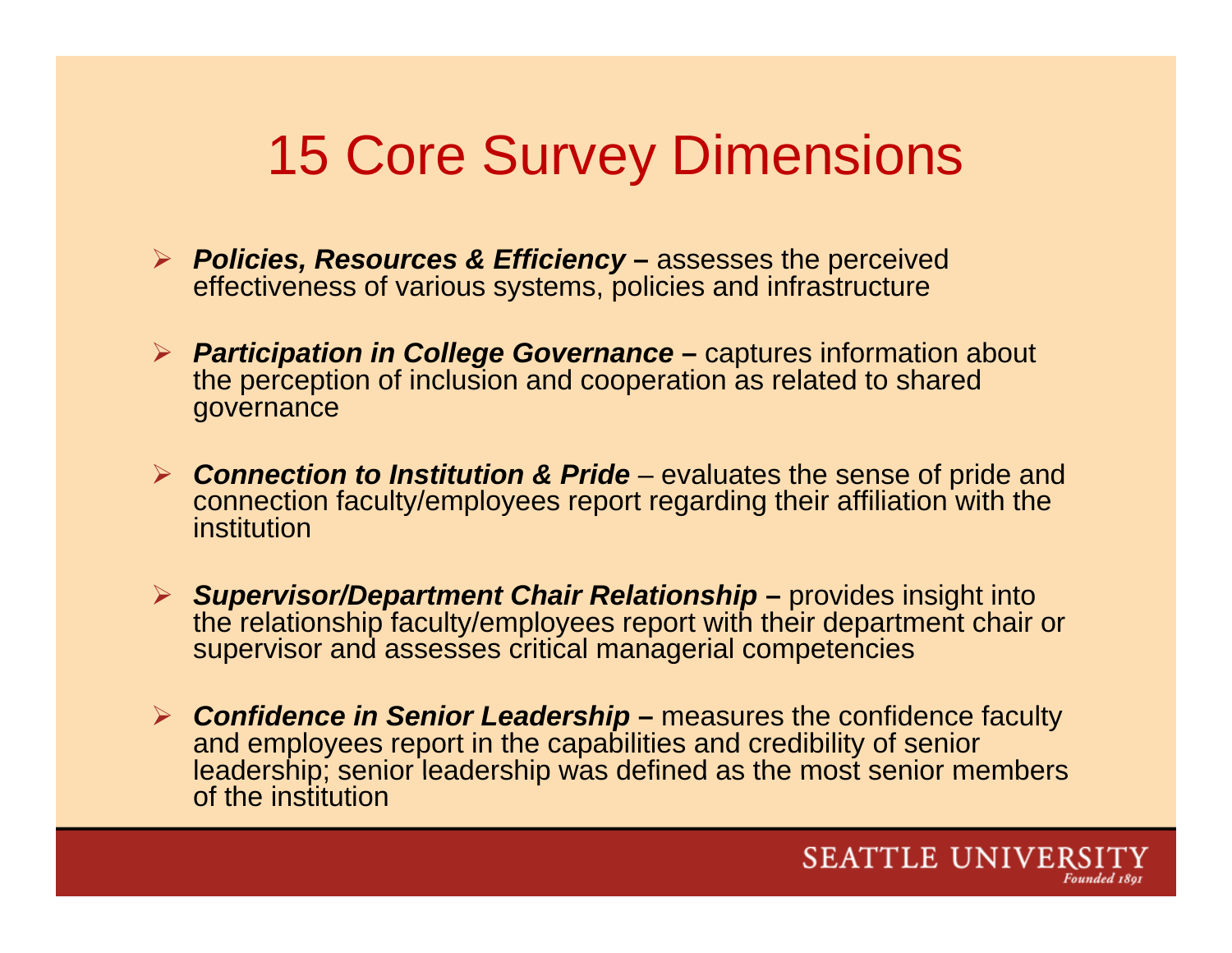### 15 Core Survey Dimensions

- ¾ *Faculty, Administration & Staff Relations* provides insight into the quality of faculty, administration and staff relations with a focus on the perception of support, cooperation and
- ¾ *Internal Communications* assesses the quality of internal communications specifically as related to transparency, clarity and interactivity
- ¾ *Collaboration* measures the perceived cooperation and collegiality within workgroups and across the institution
- ¾ *Fairness* measures confidence in fair and consistent treatment, especially regarding performance management and issues of accountability
- ¾ *Respect & Appreciation* provides insight into the degree to which faculty/employees feel respected and valued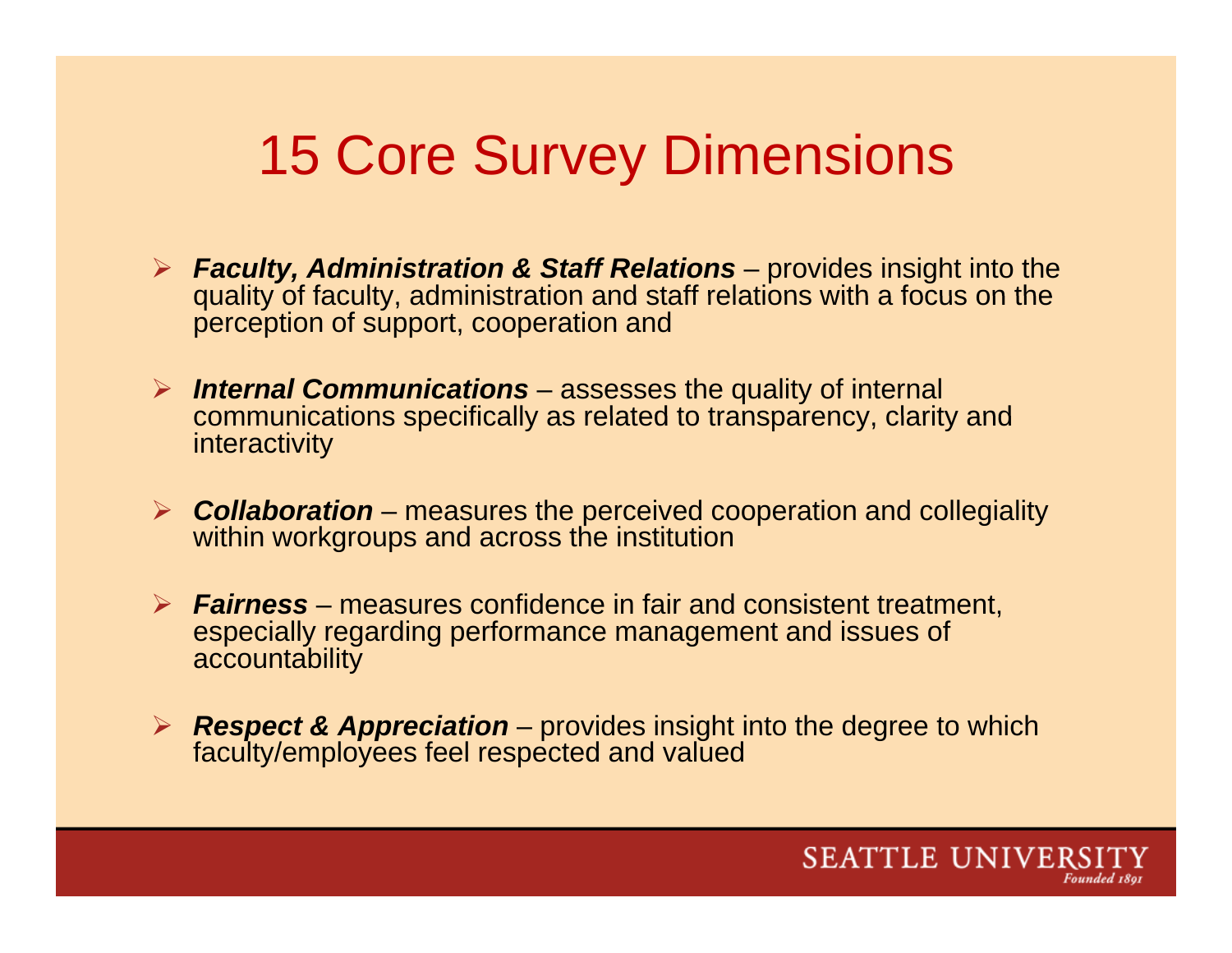## Survey Overview

#### **Survey Instrument**

- ¾ 60 core belief statements focusing on workplace quality and managerial/organizational competencies
- $\blacktriangleright$ 15 additional statements
- $\blacktriangleright$ Faculty/Staff rate each statement using a five-point agreement scale
- $\blacktriangleright$ 34 Item Benefit Satisfaction component
- $\triangleright$  19 demographic questions
- $\blacktriangleright$ 3 open-ended questions

#### **Methodology**

- ▶ Online faculty/staff survey administered February 23 March 9, 2009
- $\triangleright$  Audit of institution policies, benefits, practices and demographics

#### **Benchmarks**

- ¾ 2008 Great Colleges Best in Category Benchmark
	- •1419 Faculty/Staff; Master's L Carnegie Class, Private, not-for-profit, Far Western States.
- ¾ Peer Benchmark
	- •• Compiled from list of peer institutions defined by Seattle University's Office of Institutional Research.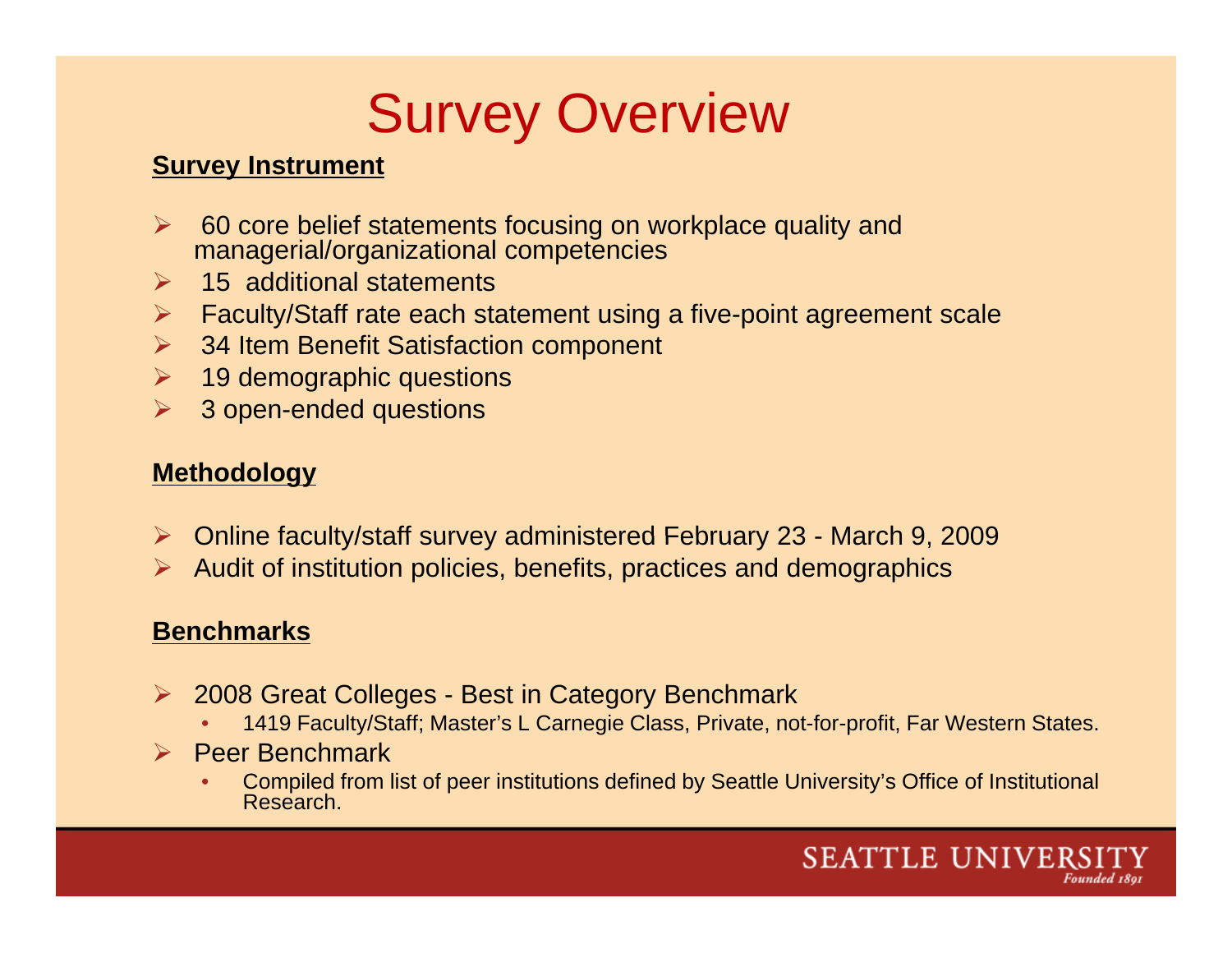# Survey Definitions

¾**Institution** refers to the entire University University.

**≻Senior Leadership** refers to the President and other executive officers.

**Example 2 Fermion Separtment controlled Fermional terminent controlled Fermion Separtment controlled Fermion Separtment controlled Fermion Separtment controlled Fermion Separtment controlled Fermion Separtment Controlled** workgroup or team.

¾**Supervisor/Department Chair** refers to the individual to whom you directly report.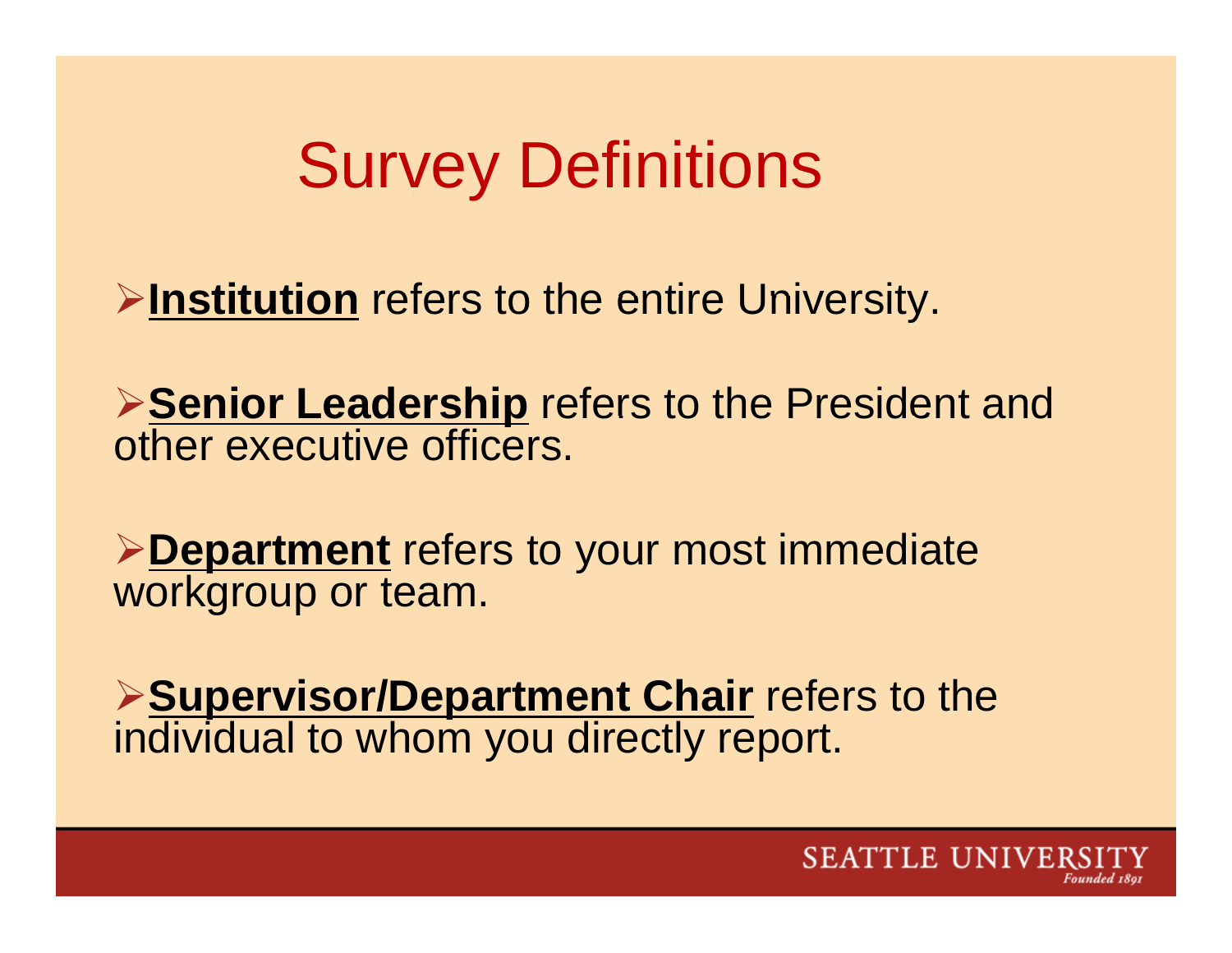## Response Rate

| <b>Job Category</b>       | <b>Respondents</b> | <b>Total</b><br><b>Number of</b><br><b>Faculty/Staff</b> | <b>Response Rate</b> |
|---------------------------|--------------------|----------------------------------------------------------|----------------------|
| <b>Overall</b>            | 850                | 1422                                                     | 60%                  |
| <b>Administration</b>     | 121                | 151                                                      | 80%                  |
| <b>Faculty</b>            | 357                | 716                                                      | 49%                  |
| <b>Professional Staff</b> | 157                | 219                                                      | 71%                  |
| <b>Other Staff</b>        | 215                | 336                                                      | 68%                  |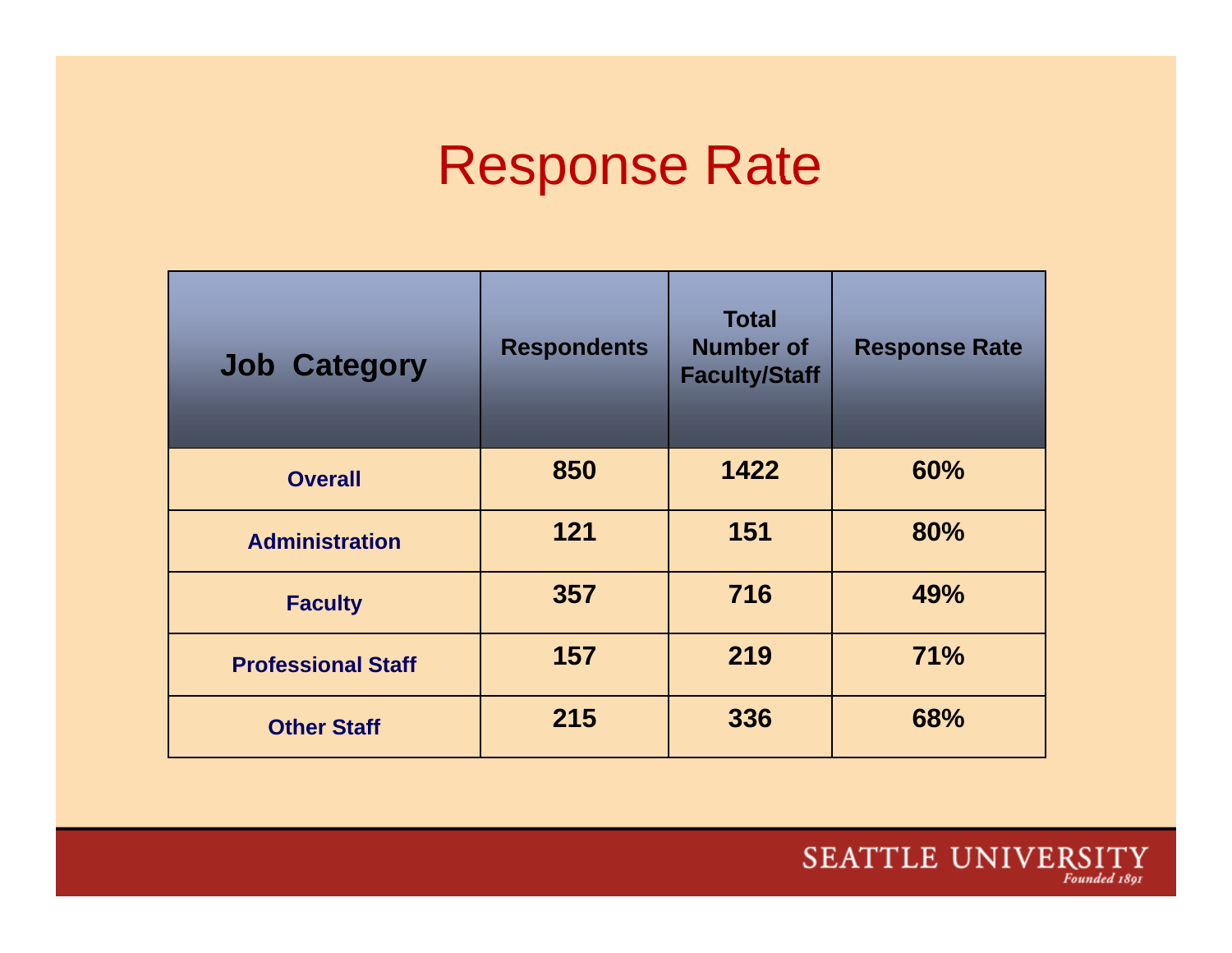### Guidelines for Positive Responses

| <b>Guideline Score</b> | <b>Description</b>          |
|------------------------|-----------------------------|
| $75%+$                 | <b>Stellar, Exceptional</b> |
| 65% - 74%              | Great                       |
| $55\% - 64\%$          | Fair - Good                 |
| $45\% - 54\%$          | <b>Yellow Flag</b>          |
| < 45%                  | <b>Red Flag</b>             |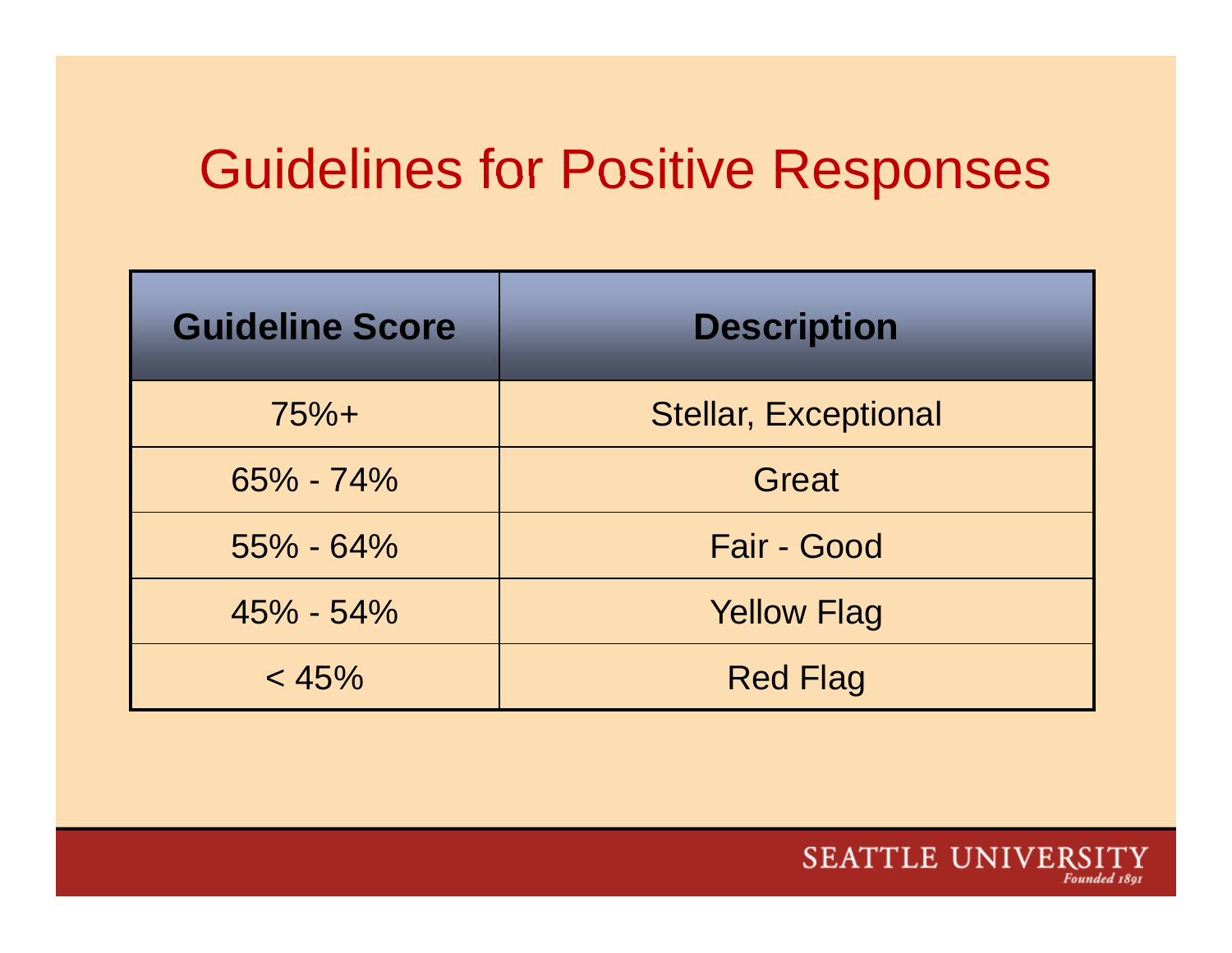## Guidelines for Negative Responses

| <b>Guideline Score</b> | <b>Description</b> |
|------------------------|--------------------|
| $< 10\%$               | Good - Great       |
| $10\% - 14\%$          | Fair               |
| $15\% - 19\%$          | <b>Yellow Flag</b> |
| $20\% - 29\%$          | <b>Red Flag</b>    |
| $30%+$                 | Acute              |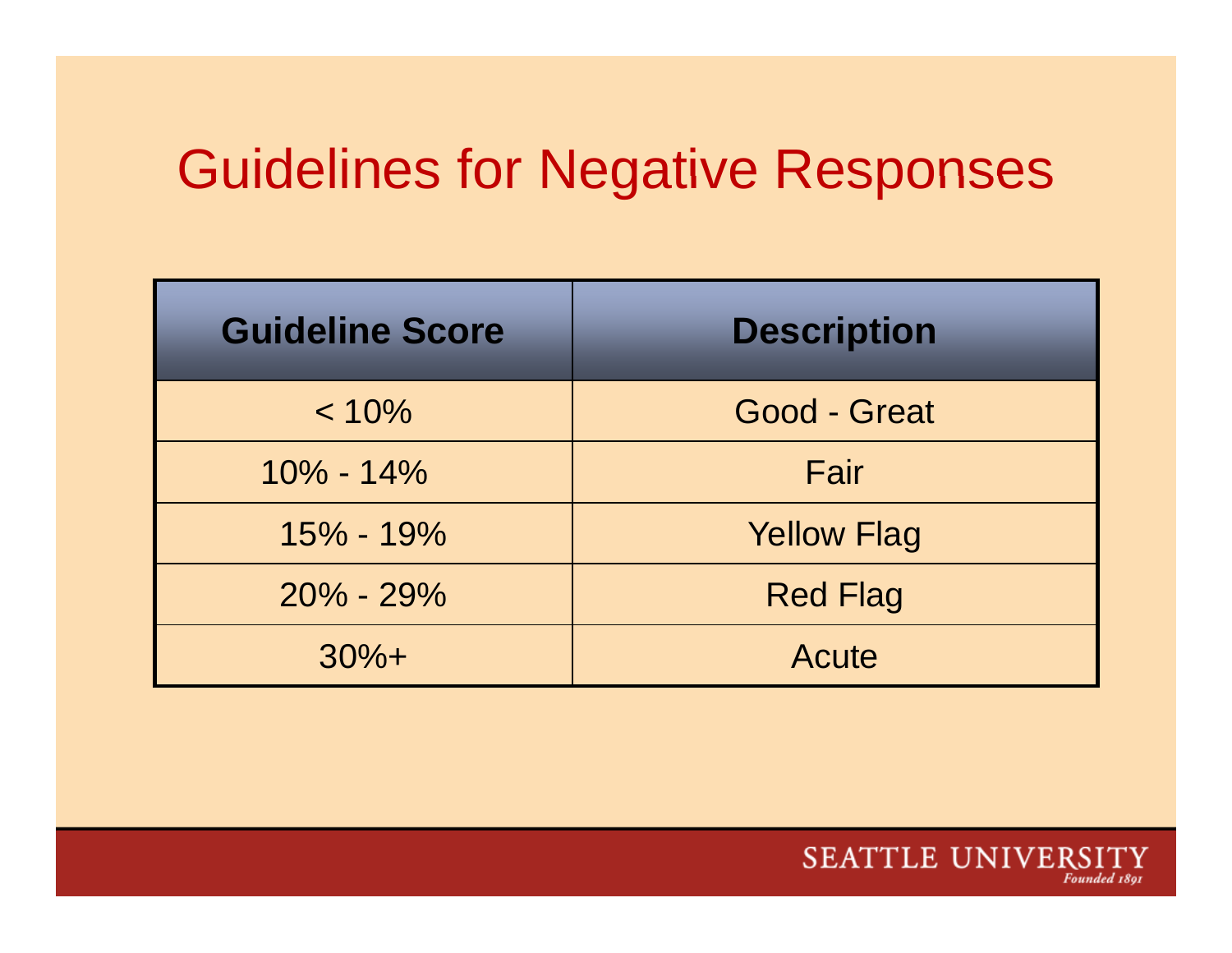#### Dimensions (% Positive)



SEATTLE UNIVERSITY Founded 1891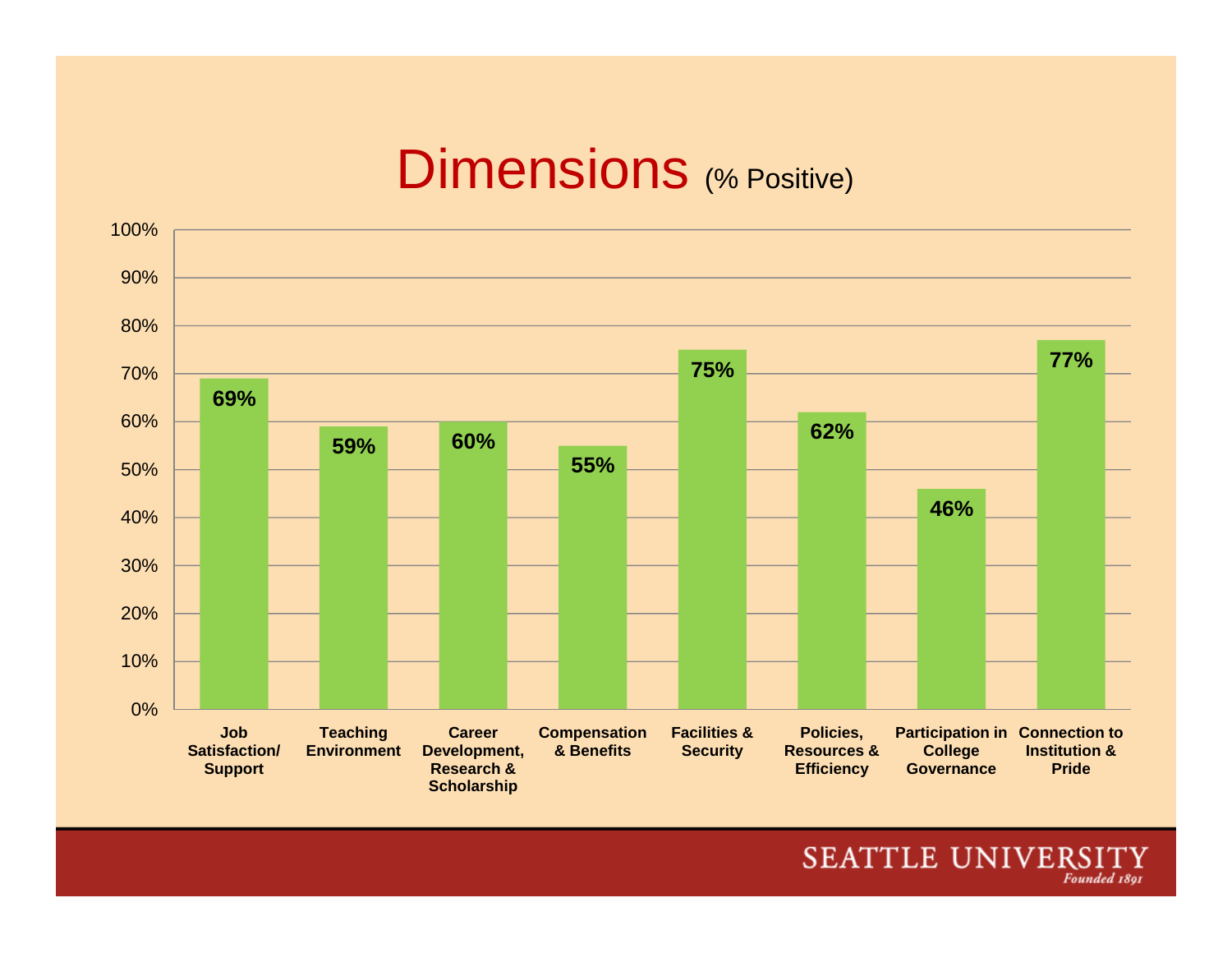#### Dimensions (% Positive)

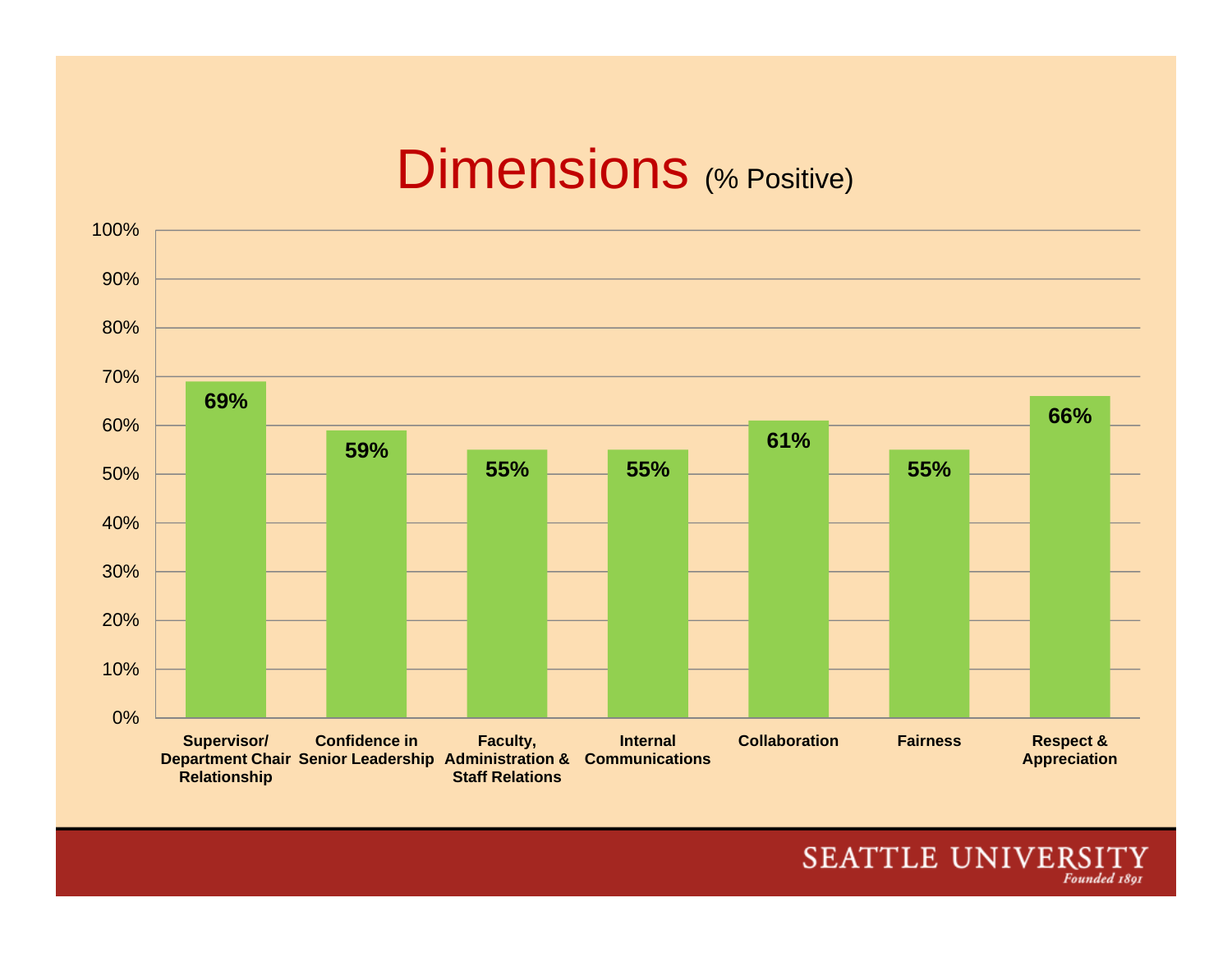# Dimensions (% Negative)

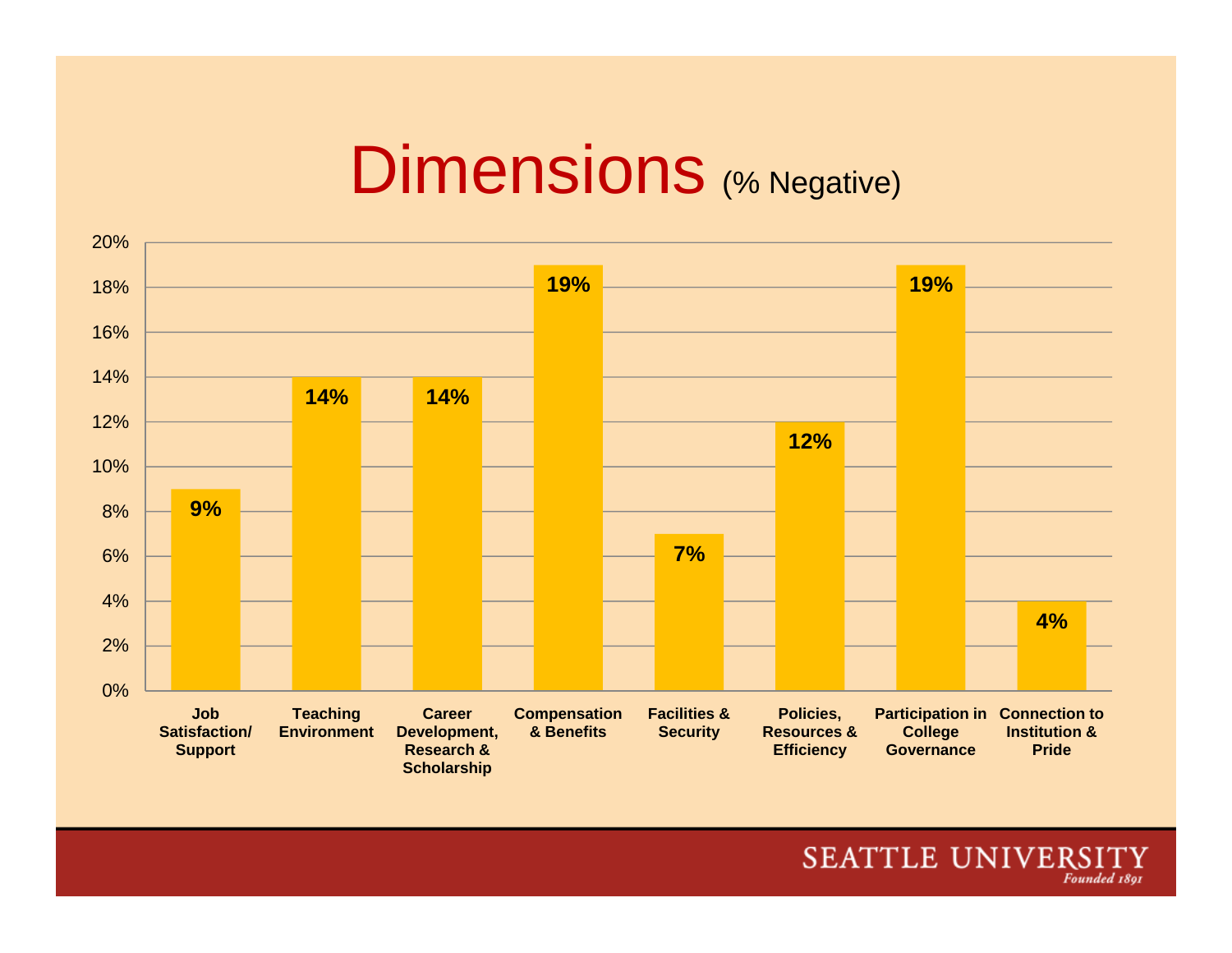# Dimensions (% Negative)

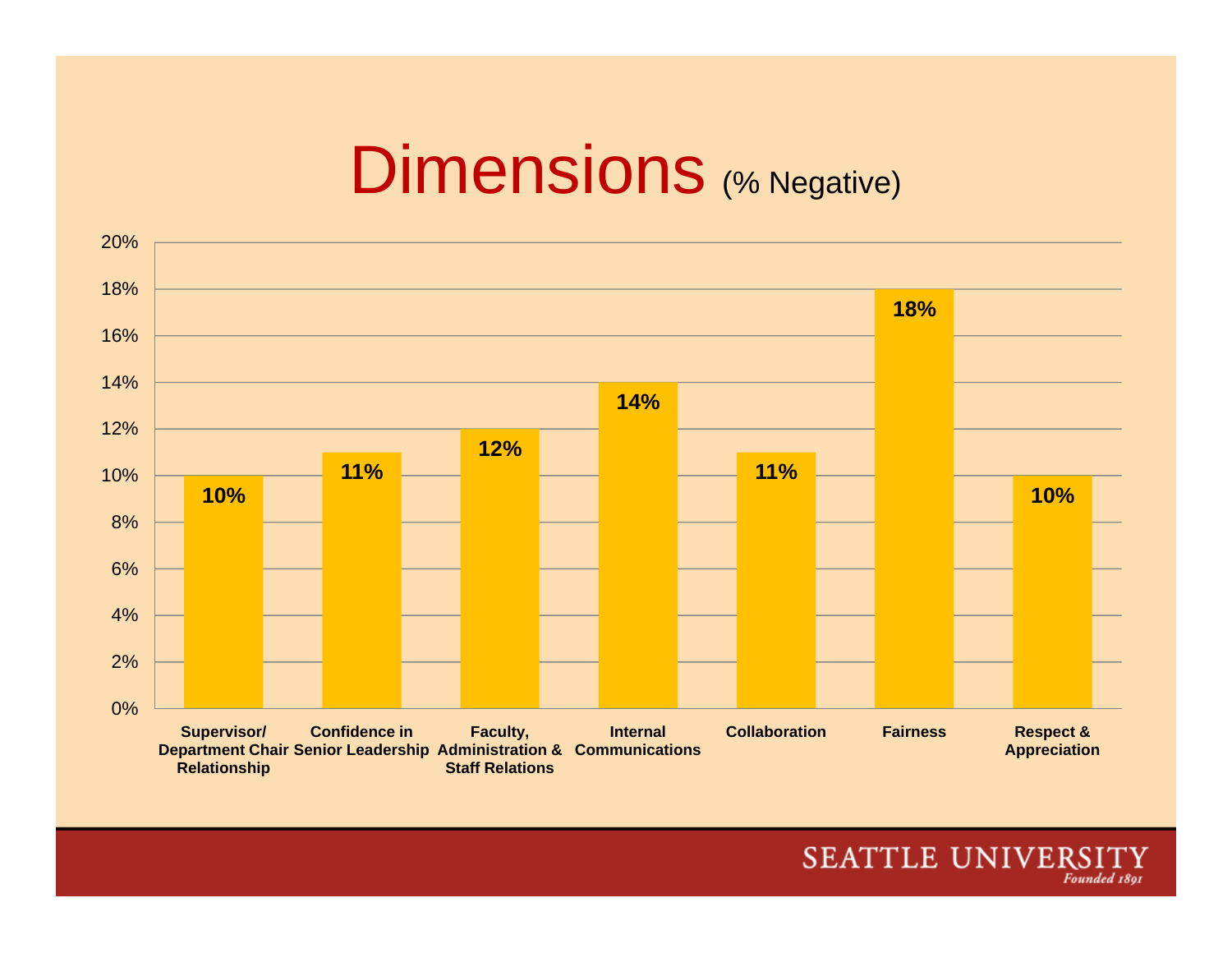

#### SEATTLE UNIVERSITY Founded 1891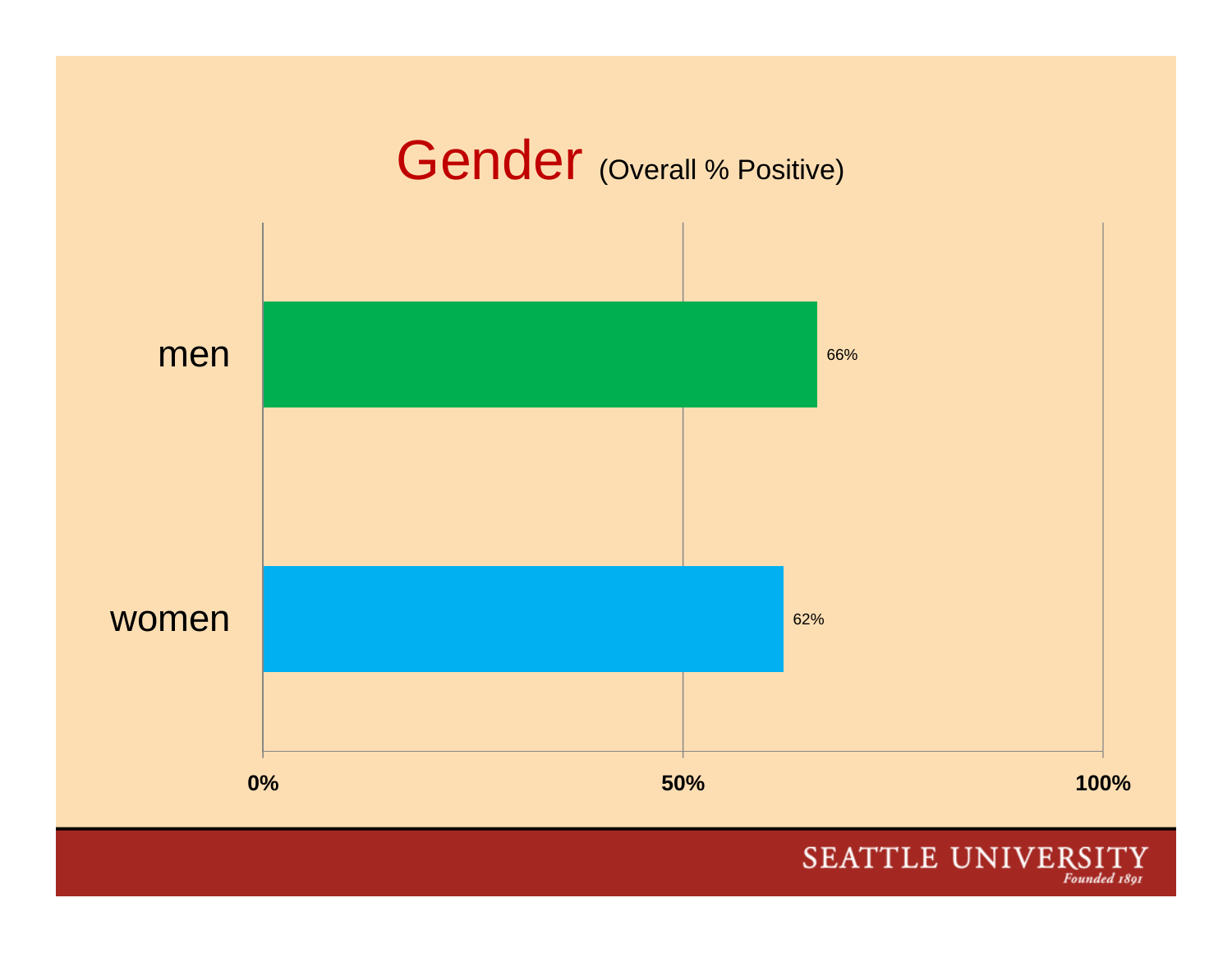# Ethnicity (Overall % Positive)



SEATTLE UNIVERSITY Founded 1891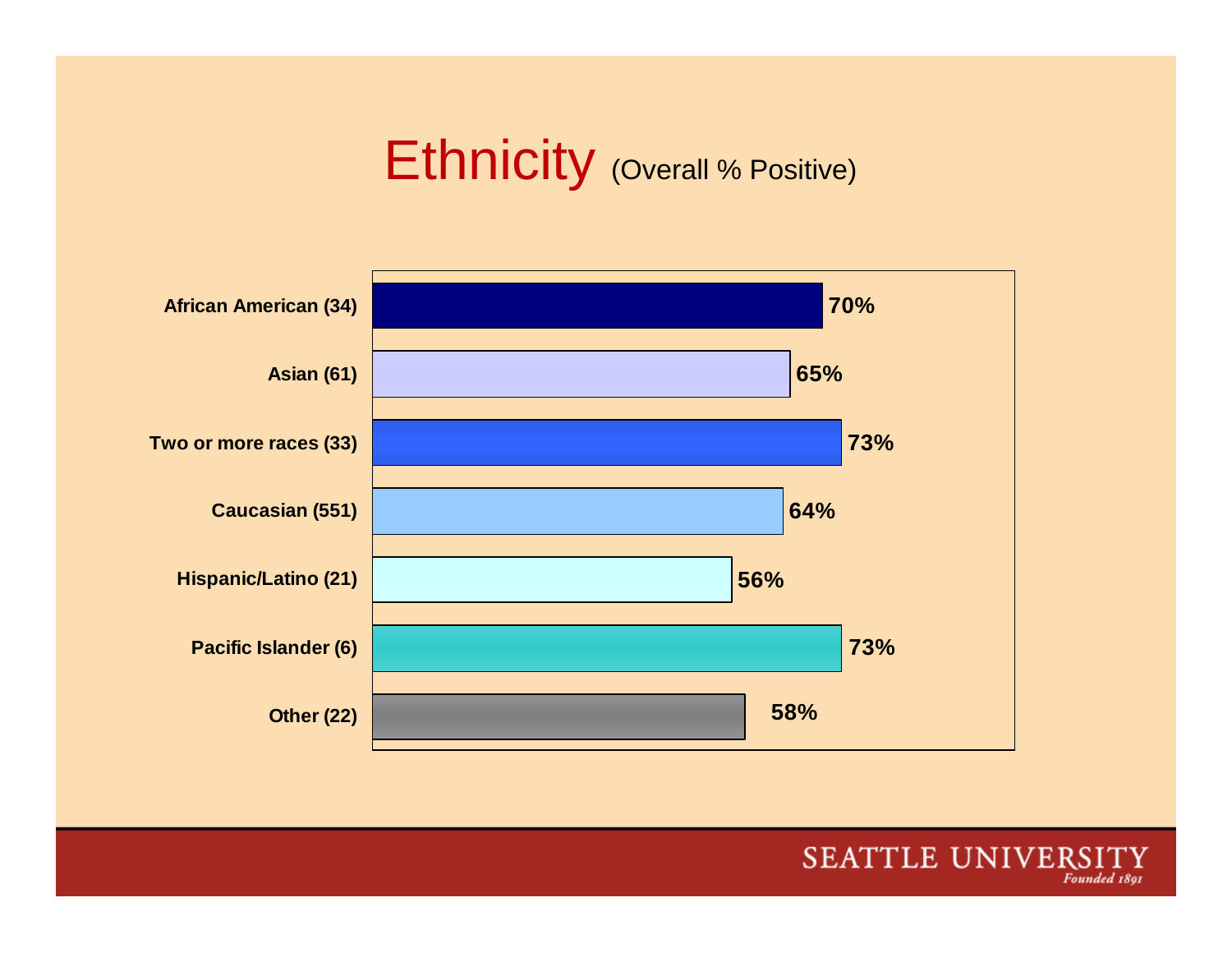#### Reason for Leaving (Overall % Positive)



SEATTLE UNIVERSI Founded 1891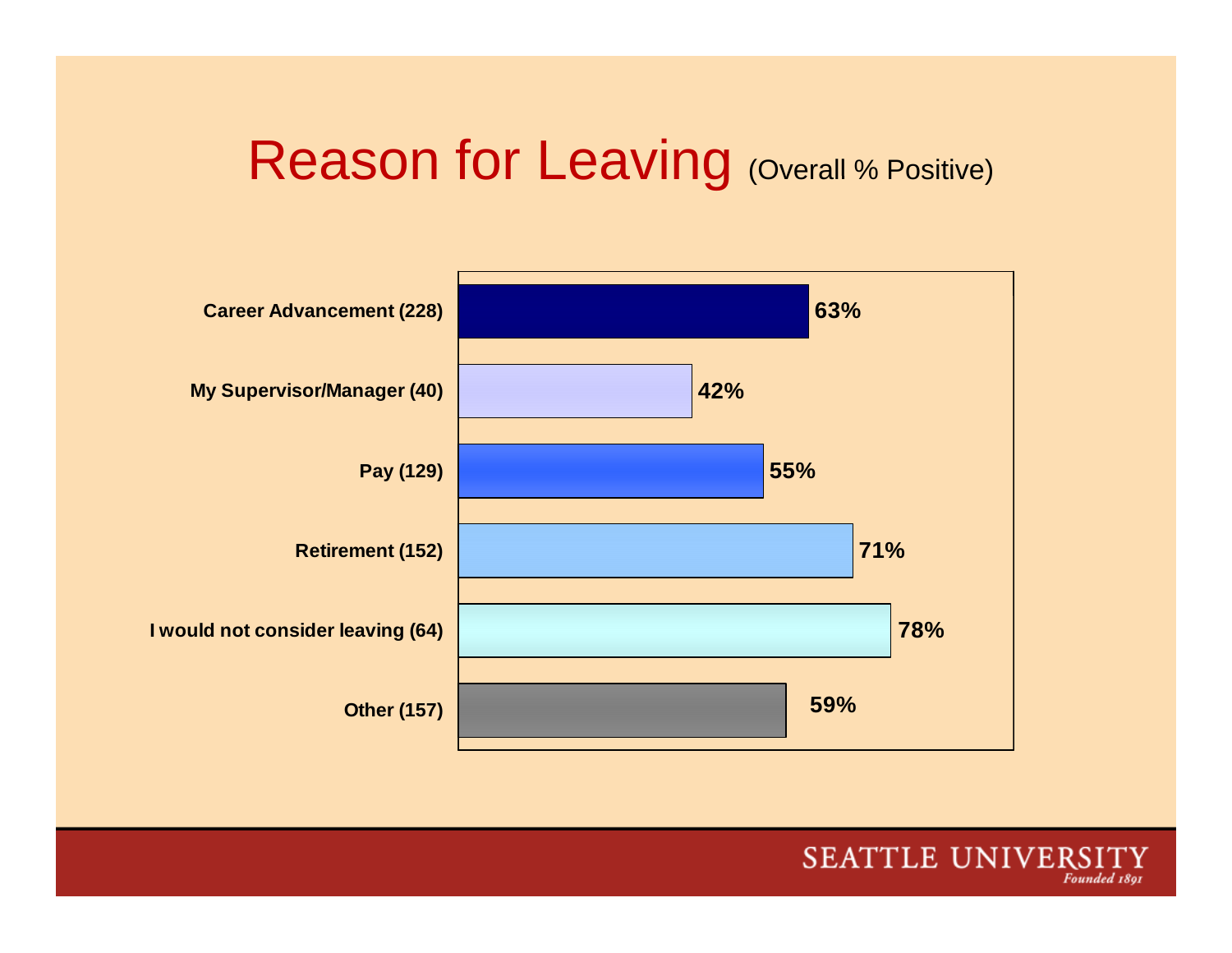#### Health & Welfare Benefits Welfare

| <b>Benefit</b>                       | <b>Seattle</b><br><b>University</b><br>(Positive %) | <b>Benefit</b>                                                            | <b>Seattle</b><br><b>University</b><br>(Positive %) |
|--------------------------------------|-----------------------------------------------------|---------------------------------------------------------------------------|-----------------------------------------------------|
| <b>Medical Insurance</b>             | 82                                                  | <b>Life Insurance</b>                                                     | 62                                                  |
| <b>Dental Insurance</b>              | 75                                                  | <b>Voluntary Accidental Death &amp;</b><br><b>Dismemberment Insurance</b> | 63                                                  |
| <b>Vision Insurance</b>              | 73                                                  | <b>Short-Term Disability Benefits</b>                                     | 62                                                  |
| <b>Alternative Treatment Options</b> | 53                                                  | <b>Long-Term Disability Benefits</b>                                      | 61                                                  |
| <b>Long-term Care</b>                | 50                                                  | <b>Employee assistance Programs</b><br>(EAP)                              | 52                                                  |
| <b>Prescription Drug Plan</b>        | 70                                                  | <b>Post-retirement Medical Benefits</b>                                   | 37                                                  |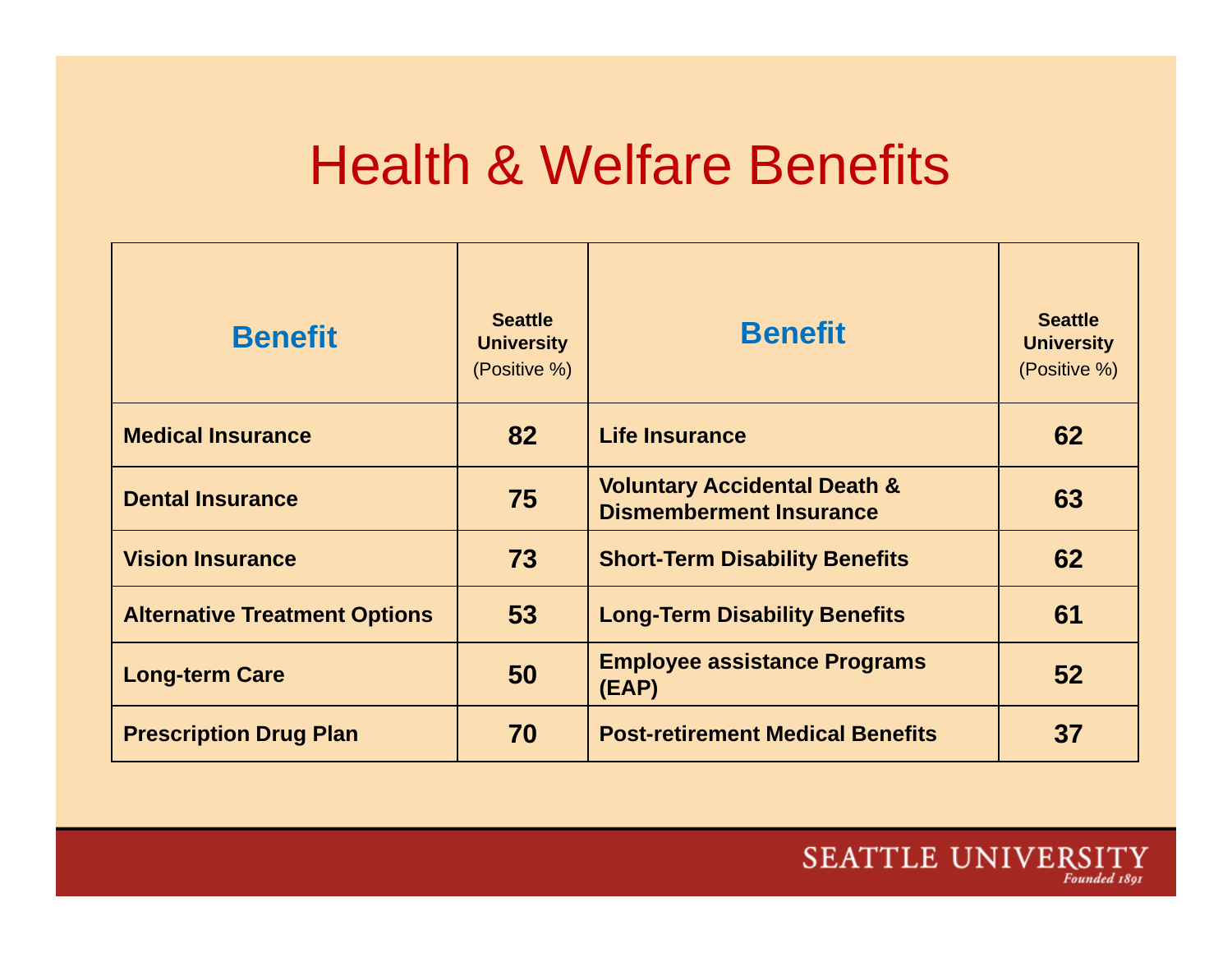## Job Satisfaction/ Support

| <b>Survey Statement</b>                                       | <b>Seattle</b><br><b>University</b><br>(Positive %) | <b>Seattle</b><br><b>University</b><br>(Negative %) | Peer<br><b>Benchmark</b><br>(Positive %) | <b>Best in</b><br>Category<br>(Medium)<br>(Positive %) |
|---------------------------------------------------------------|-----------------------------------------------------|-----------------------------------------------------|------------------------------------------|--------------------------------------------------------|
| My job makes good use of my skills and abilities.             | 75                                                  | 5                                                   | 80                                       | 82                                                     |
| I am given the responsibility and freedom to do my job.       | 81                                                  | $5\overline{5}$                                     | 85                                       | 87                                                     |
| I am provided the resources I need to be effective in my job. | 52                                                  | <b>17</b>                                           | 58                                       | 66                                                     |
| <b>Job Satisfaction/ Support: Overall Average</b>             | 69                                                  | 9                                                   | 74                                       | 78                                                     |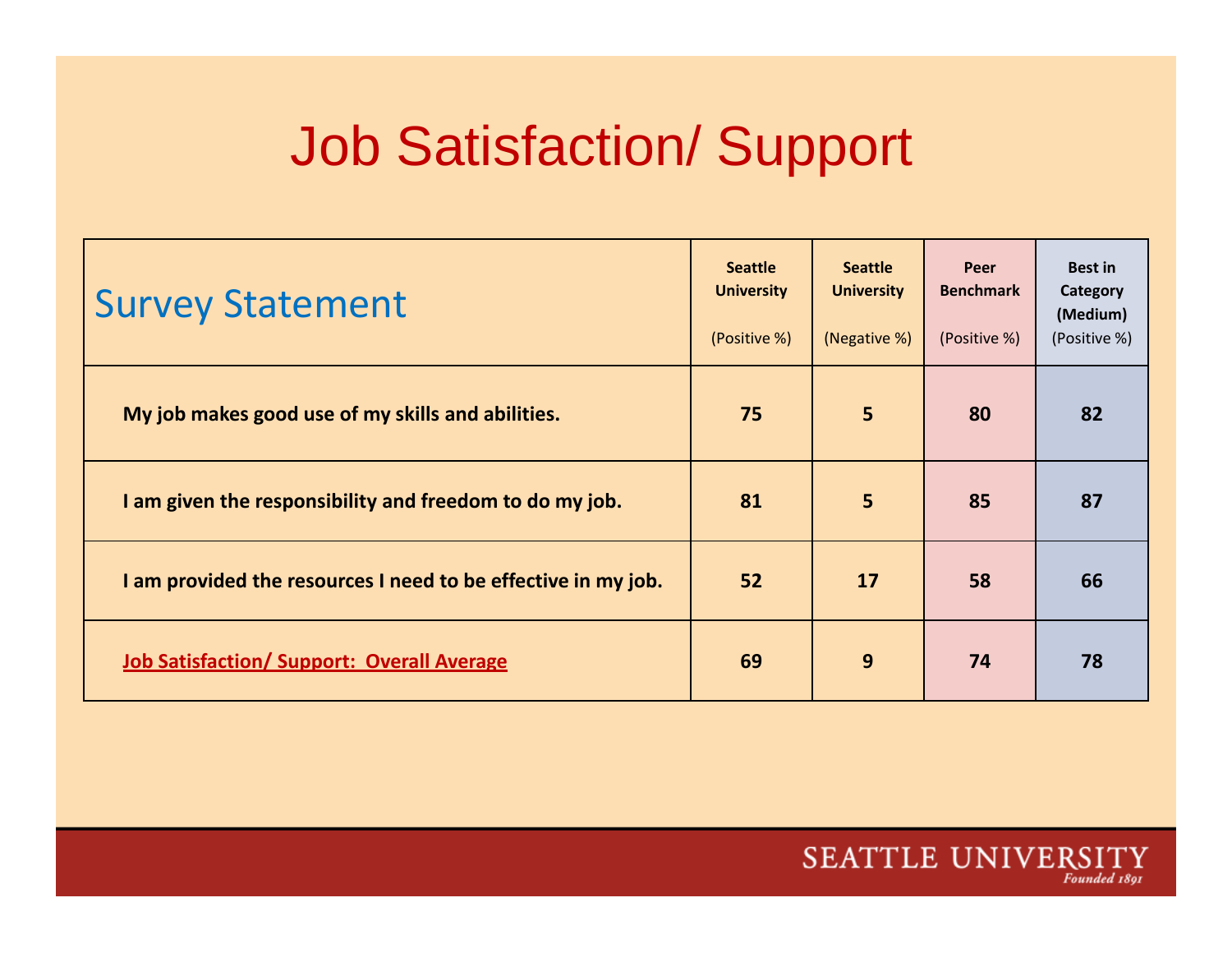# Teaching Environment

| <b>Survey Statement</b>                                                            | <b>Seattle</b><br><b>University</b><br>(Positive %) | <b>Seattle</b><br><b>University</b><br>(Negative %) | Peer<br><b>Benchmark</b><br>(Positive %) | <b>Best in</b><br>Category<br>(Medium)<br>(Positive %) |
|------------------------------------------------------------------------------------|-----------------------------------------------------|-----------------------------------------------------|------------------------------------------|--------------------------------------------------------|
| There is a good balance of teaching, service, and research at<br>this institution. | 59                                                  | <b>16</b>                                           | 67                                       | 69                                                     |
| There is appropriate recognition of innovative and high<br>quality teaching.       | 59                                                  | 12                                                  | 66                                       | 75                                                     |
| <b>Teaching Environment: Overall Average</b>                                       | 59                                                  | 14                                                  | 66                                       | 72                                                     |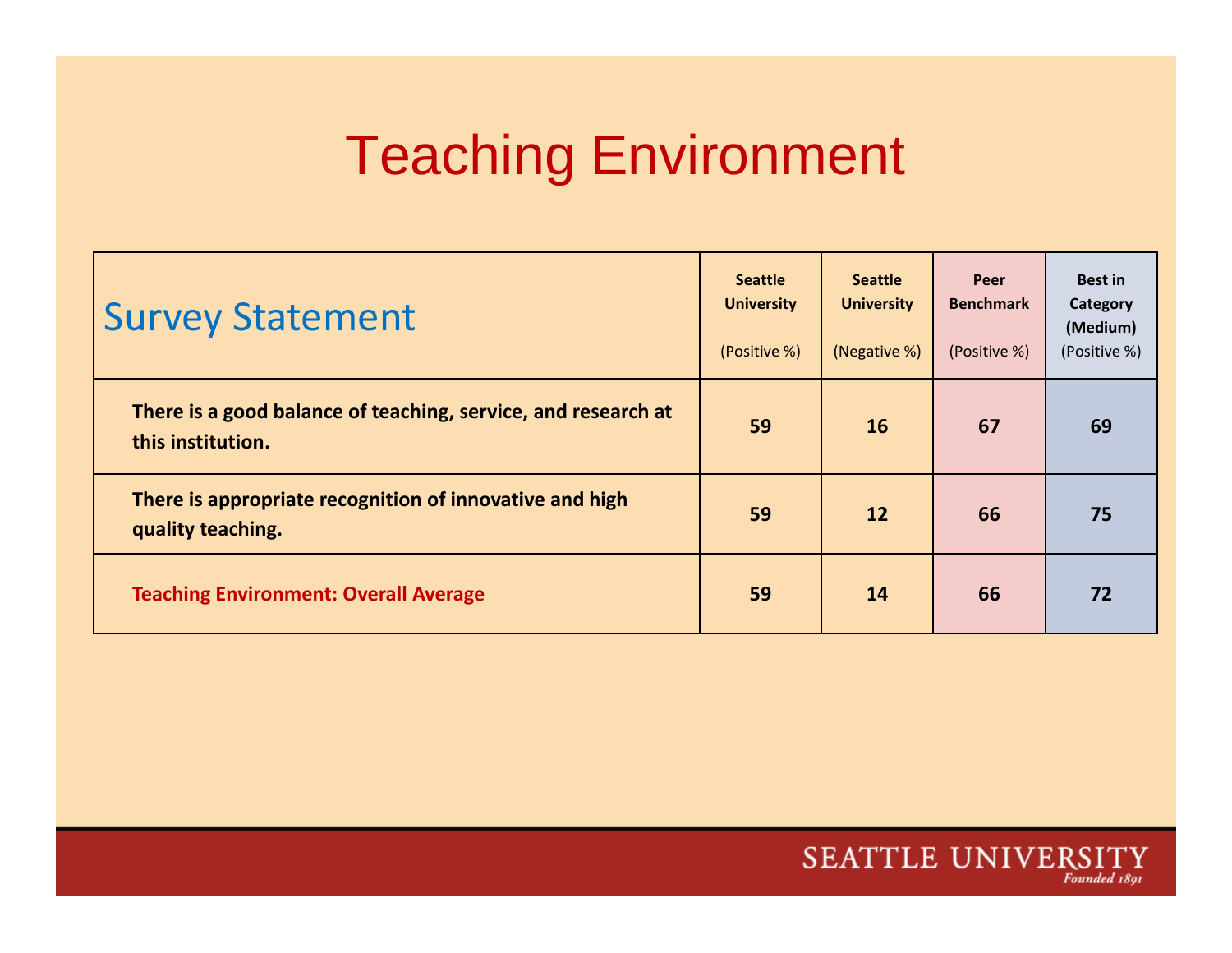# Career Development, Research & **Scholarship**

| <b>Survey Statement</b>                                                          | <b>Seattle</b><br><b>University</b><br>(Positive %) | <b>Seattle</b><br><b>University</b><br>(Negative %) | Peer<br><b>Benchmark</b><br>(Positive %) | <b>Best in</b><br>Category<br>(Medium)<br>(Positive %) |
|----------------------------------------------------------------------------------|-----------------------------------------------------|-----------------------------------------------------|------------------------------------------|--------------------------------------------------------|
| I am given the opportunity to develop my skills at this<br>institution.          | 62                                                  | <b>11</b>                                           | 75                                       | 78                                                     |
| I understand the necessary requirements to advance my<br>career.                 | 58                                                  | 17                                                  | 73                                       | 75                                                     |
| <b>Career Development, Research &amp; Scholarship: Overall</b><br><b>Average</b> | 60                                                  | 14                                                  | 74                                       | 76                                                     |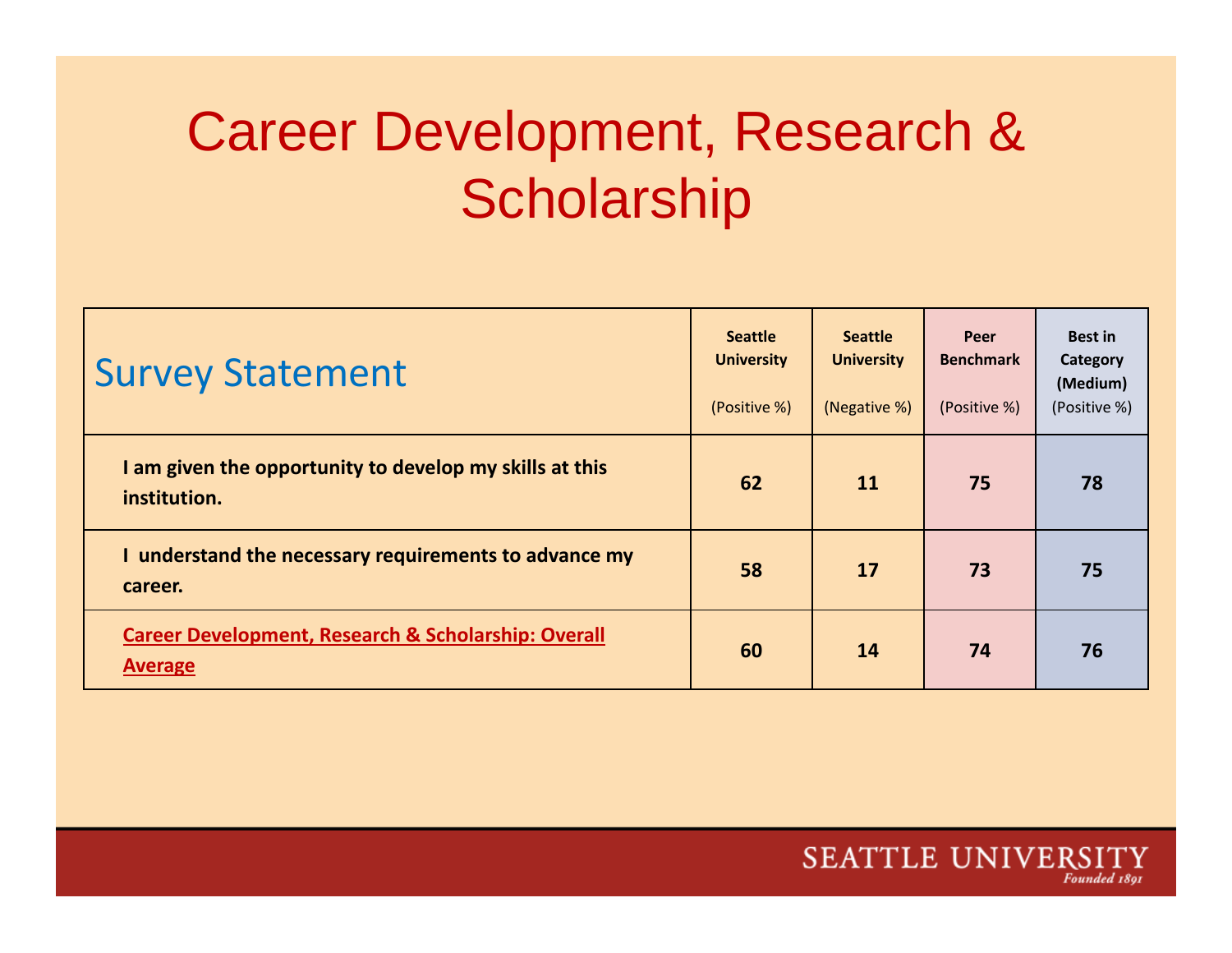## Compensation & Benefits

| <b>Survey Statement</b>                             | <b>Seattle</b><br><b>University</b><br>(Positive %) | <b>Seattle</b><br><b>University</b><br>(Negative %) | Peer<br><b>Benchmark</b><br>(Positive %) | <b>Best in</b><br>Category<br>(Medium)<br>(Positive %) |
|-----------------------------------------------------|-----------------------------------------------------|-----------------------------------------------------|------------------------------------------|--------------------------------------------------------|
| I am paid fairly for my work.                       | 40                                                  | 30                                                  | 51                                       | 57                                                     |
| This institution's benefits meet my needs.          | 71                                                  | 9                                                   | 68                                       | 78                                                     |
| <b>Compensation &amp; Benefits: Overall Average</b> | 55                                                  | 19                                                  | 59                                       | 67                                                     |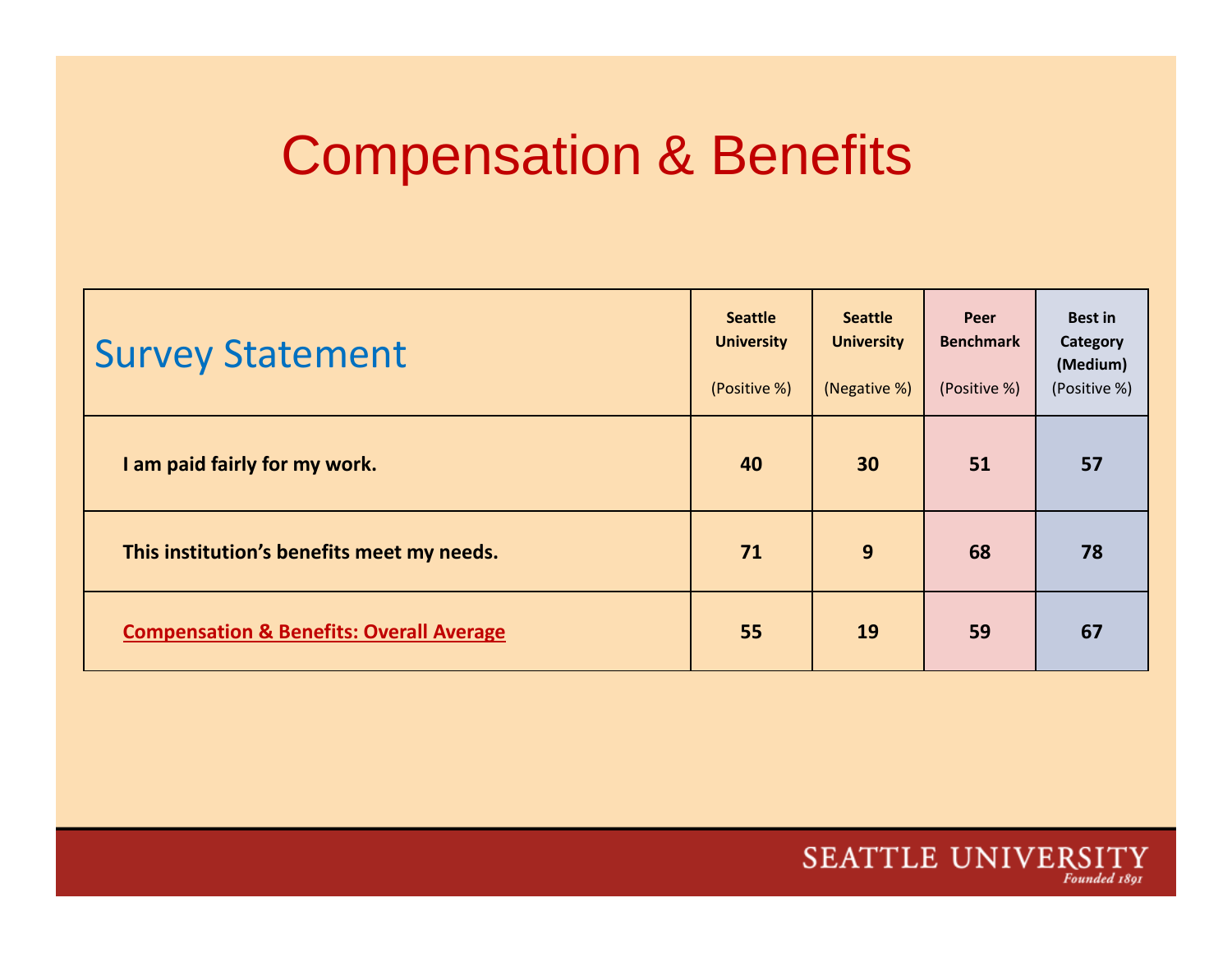#### Facilities & Securit y

| <b>Survey Statement</b>                                                                            | <b>Seattle</b><br><b>University</b><br>(Positive %) | <b>Seattle</b><br><b>University</b><br>(Negative %) | Peer<br><b>Benchmark</b><br>(Positive %) | <b>Best in</b><br>Category<br>(Medium)<br>(Positive %) |
|----------------------------------------------------------------------------------------------------|-----------------------------------------------------|-----------------------------------------------------|------------------------------------------|--------------------------------------------------------|
| The overall appearance of the campus is pleasing.                                                  | 91                                                  | $\mathbf{1}$                                        | 62                                       | 93                                                     |
| The institution takes reasonable steps to provide a safe and<br>secure environment for the campus. | 88                                                  | $\overline{2}$                                      | 90                                       | 92                                                     |
| The facilities (e.g. classrooms, offices, laboratories)<br>adequately meet my needs.               | 48                                                  | 20                                                  | 88                                       | 77                                                     |
| <b>Facilities &amp; Security: Overall Average</b>                                                  | 75                                                  | $\overline{7}$                                      | 80                                       | 87                                                     |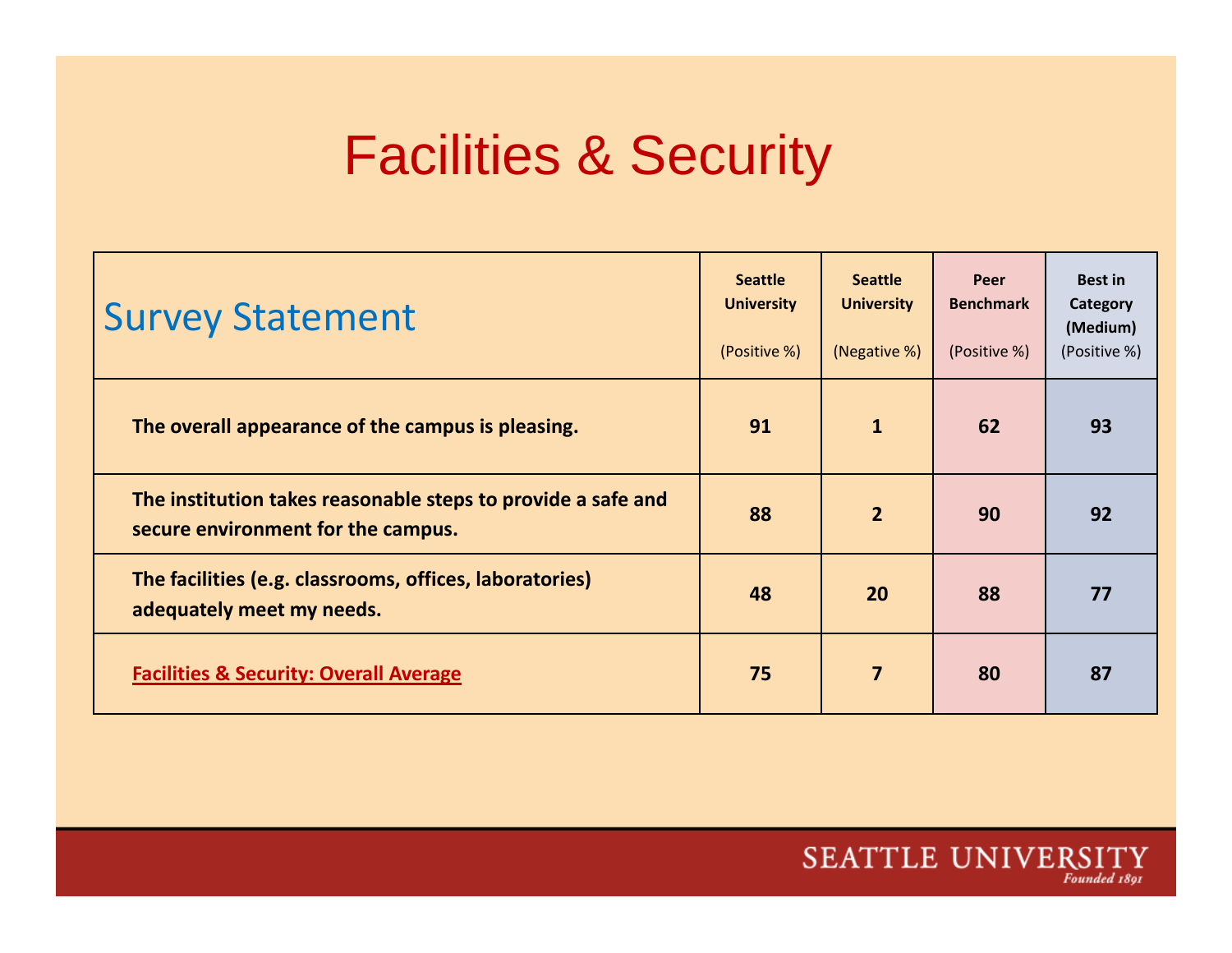## Policies, Resources & Efficiency

| <b>Survey Statement</b>                                                                    | <b>Seattle</b><br><b>University</b><br>(Positive %) | <b>Seattle</b><br><b>University</b><br>(Negative %) | Peer<br><b>Benchmark</b><br>(Positive %) | <b>Best in</b><br>Category<br>(Medium)<br>(Positive %) |
|--------------------------------------------------------------------------------------------|-----------------------------------------------------|-----------------------------------------------------|------------------------------------------|--------------------------------------------------------|
| Our review process accurately measures my job performance.                                 | 53                                                  | 21                                                  | 57                                       | 60                                                     |
| Our orientation program prepares new faculty,<br>administration and staff to be effective. | 55                                                  | 15                                                  | 43                                       | 64                                                     |
| Our recognition and awards programs are meaningful to me.                                  | 40                                                  | 26                                                  | 57                                       | 50                                                     |
| Teaching is appropriately recognized in the evaluation and<br>promotion process.           | 66                                                  | 12                                                  | 73                                       | 75                                                     |
| This institution actively contributes to the community                                     | 86                                                  | $\overline{2}$                                      | 86                                       | 90                                                     |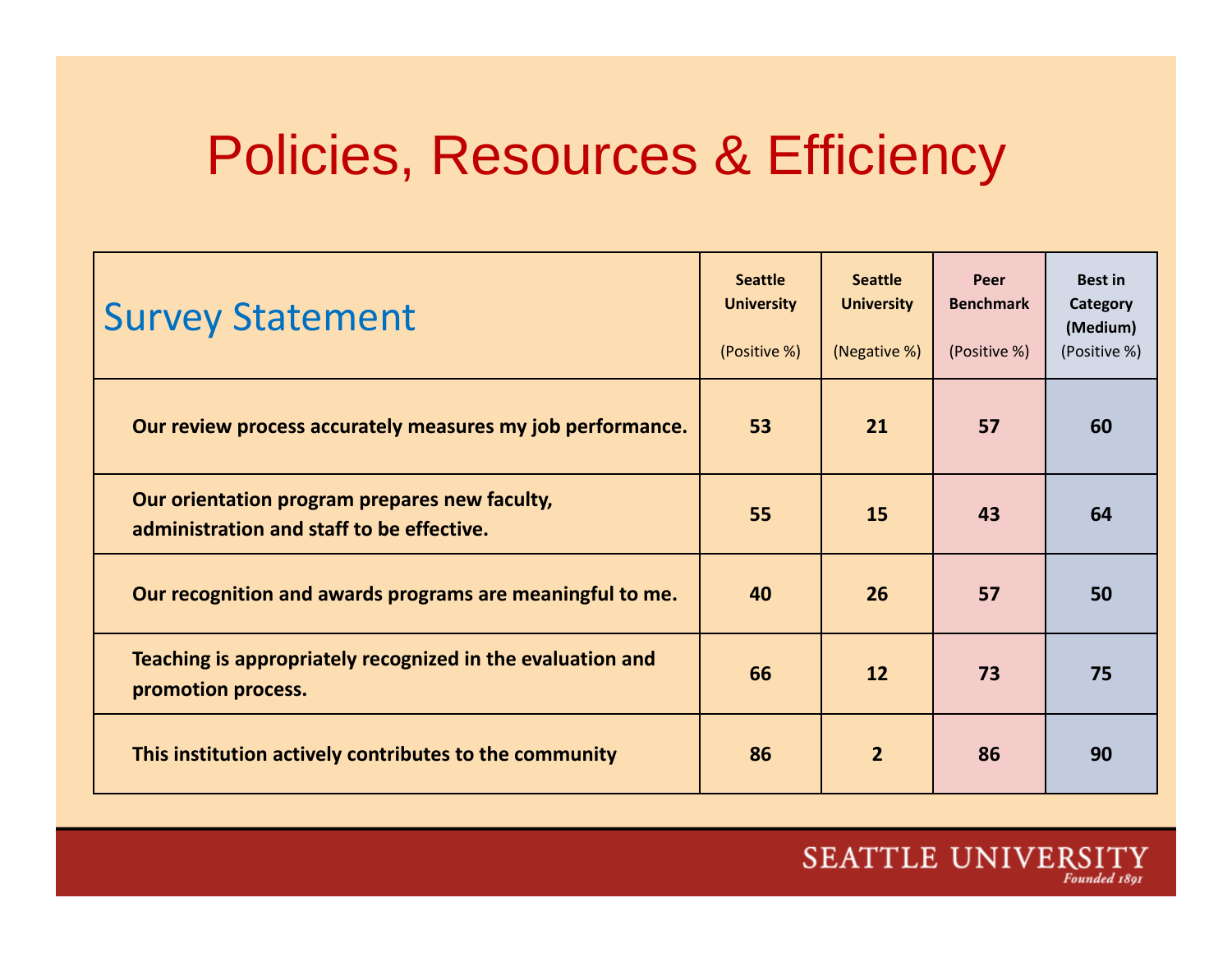#### Policies, Resources & Efficiency (page 2)

| <b>Survey Statement</b>                                                                             | <b>Seattle</b><br><b>University</b><br>(Positive %) | <b>Seattle</b><br><b>University</b><br>(Negative %) | Peer<br><b>Benchmark</b><br>(Positive %) | <b>Best in</b><br>Category<br>(Medium)<br>(Positive %) |
|-----------------------------------------------------------------------------------------------------|-----------------------------------------------------|-----------------------------------------------------|------------------------------------------|--------------------------------------------------------|
| This institution places sufficient emphasis on having diverse<br>faculty, administration and staff. | 80                                                  | $\overline{4}$                                      | 65                                       | 76                                                     |
| This institution is well run.                                                                       | 58                                                  | <b>10</b>                                           | 61                                       | 69                                                     |
| <b>Policies, Resources &amp; Efficiency: Overall Average</b>                                        | 62                                                  | <b>12</b>                                           | 63                                       | 69                                                     |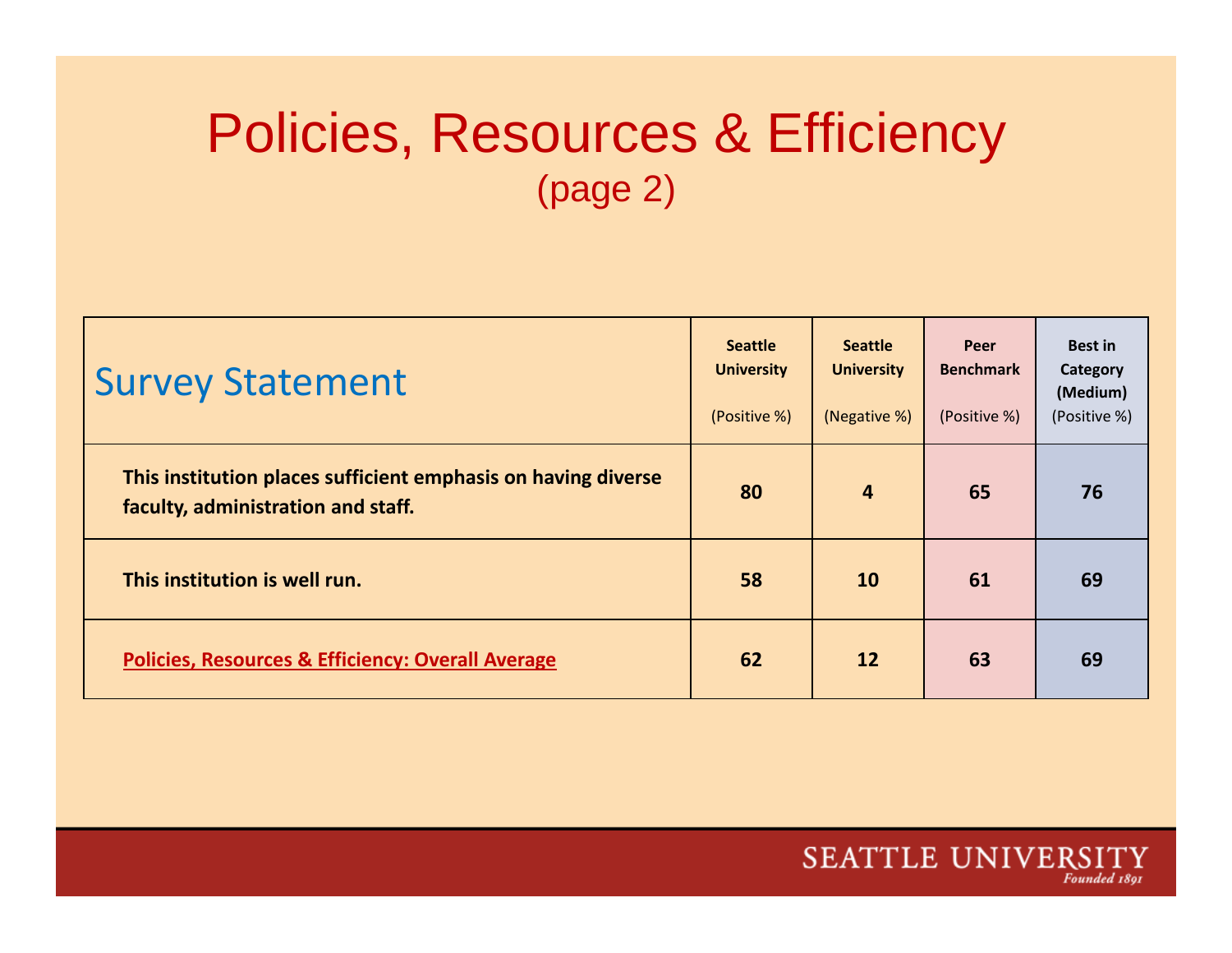# Participation in College **Governance**

| <b>Survey Statement</b>                                                                                                           | <b>Seattle</b><br><b>University</b><br>(Positive %) | <b>Seattle</b><br><b>University</b><br>(Negative %) | Peer<br><b>Benchmark</b><br>(Positive %) | <b>Best in</b><br>Category<br>(Medium)<br>(Positive %) |
|-----------------------------------------------------------------------------------------------------------------------------------|-----------------------------------------------------|-----------------------------------------------------|------------------------------------------|--------------------------------------------------------|
| The role of faculty in shared governance is clearly stated and<br>publicized.                                                     | 39                                                  | 26                                                  | 61                                       | 70                                                     |
| Faculty are appropriately involved in decisions related tot eh<br>education program (e.g. curriculum development,<br>evaluation). | 58                                                  | 12                                                  | 72                                       | 77                                                     |
| Faculty, administration and staff are meaningfully involved in<br>institutional planning.                                         | 43                                                  | 19                                                  | 54                                       | 67                                                     |
| <b>Participation in College Governance: Overall Average</b>                                                                       | 46                                                  | 19                                                  | 62                                       | 71                                                     |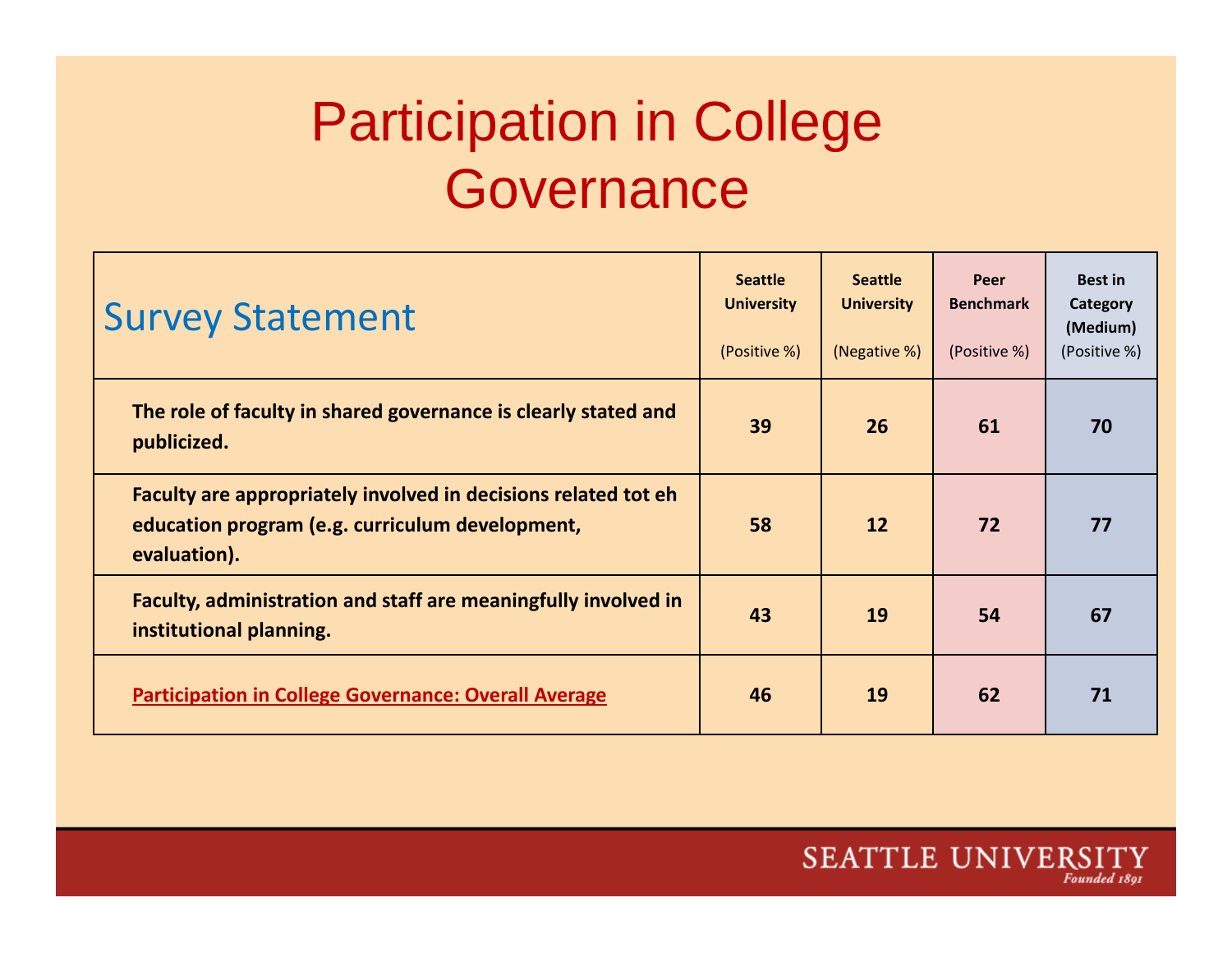#### Connection to Institution & Pride

| <b>Survey Statement</b>                                                          | <b>Seattle</b><br><b>University</b><br>(Positive %) | <b>Seattle</b><br><b>University</b><br>(Negative %) | Peer<br><b>Benchmark</b><br>(Positive %) | <b>Best in</b><br>Category<br>(Medium)<br>(Positive %) |
|----------------------------------------------------------------------------------|-----------------------------------------------------|-----------------------------------------------------|------------------------------------------|--------------------------------------------------------|
| I understand how my job contributes to this institution's<br>mission.            | 88                                                  | 2 <sup>2</sup>                                      | 89                                       | 92                                                     |
| I am proud to be part of this institution.                                       | 82                                                  | $\overline{2}$                                      | 80                                       | 88                                                     |
| I feel a strong sense of loyalty to this institution.                            | 73                                                  | $\overline{7}$                                      | 74                                       | 79                                                     |
| This institution's culture is special-something you don't find<br>just anywhere. | 71                                                  | 8                                                   | 65                                       | 74                                                     |
| All things considered, this is a great place to work.                            | 73                                                  | 5                                                   | 75                                       | 82                                                     |
| <b>Connection to Institution &amp; Pride: Overall Average</b>                    | 77                                                  | $\overline{4}$                                      | 76                                       | 83                                                     |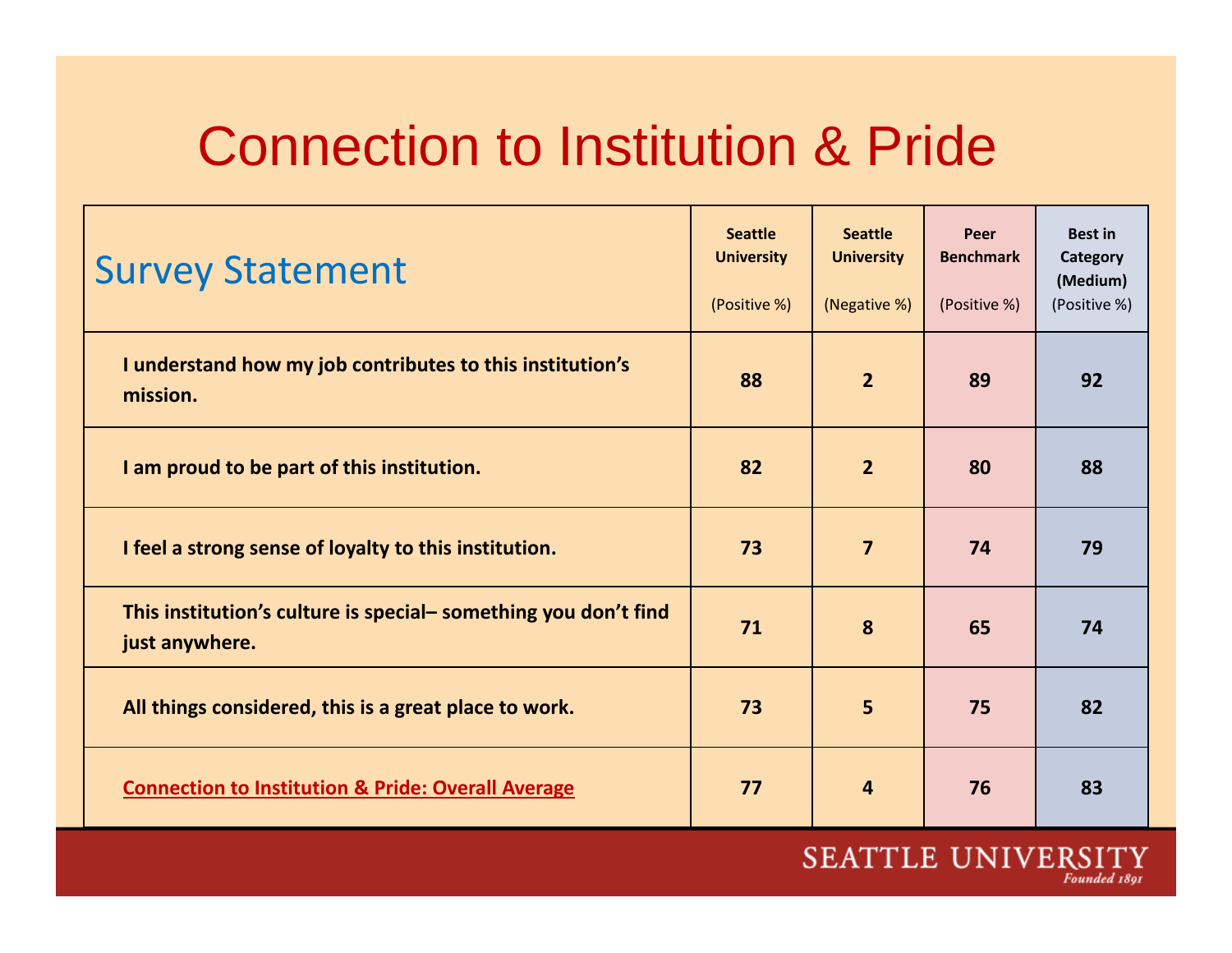# Supervisor/ Department Chair Relationship

| <b>Survey Statement</b>                                                        | <b>Seattle</b><br><b>University</b><br>(Positive %) | <b>Seattle</b><br><b>University</b><br>(Negative %) | Peer<br><b>Benchmark</b><br>(Positive %) | <b>Best in</b><br>Category<br>(Medium)<br>(Positive %) |
|--------------------------------------------------------------------------------|-----------------------------------------------------|-----------------------------------------------------|------------------------------------------|--------------------------------------------------------|
| My supervisor/ department chair makes his/her expectations<br>clear.           | 67                                                  | <b>10</b>                                           | 70                                       | 76                                                     |
| I receive feedback from my supervisor/ department chair<br>that helps me.      | 60                                                  | 14                                                  | 64                                       | 70                                                     |
| I believe what I am told by my supervisor/ department chair.                   | 72                                                  | $\overline{7}$                                      | 77                                       | 79                                                     |
| My supervisor/ department chair regularly models this<br>institution's values. | 69                                                  | 10                                                  | 73                                       | 77                                                     |
| My supervisor/ department chair is consistent and fair.                        | 70                                                  | 12                                                  | 73                                       | 77                                                     |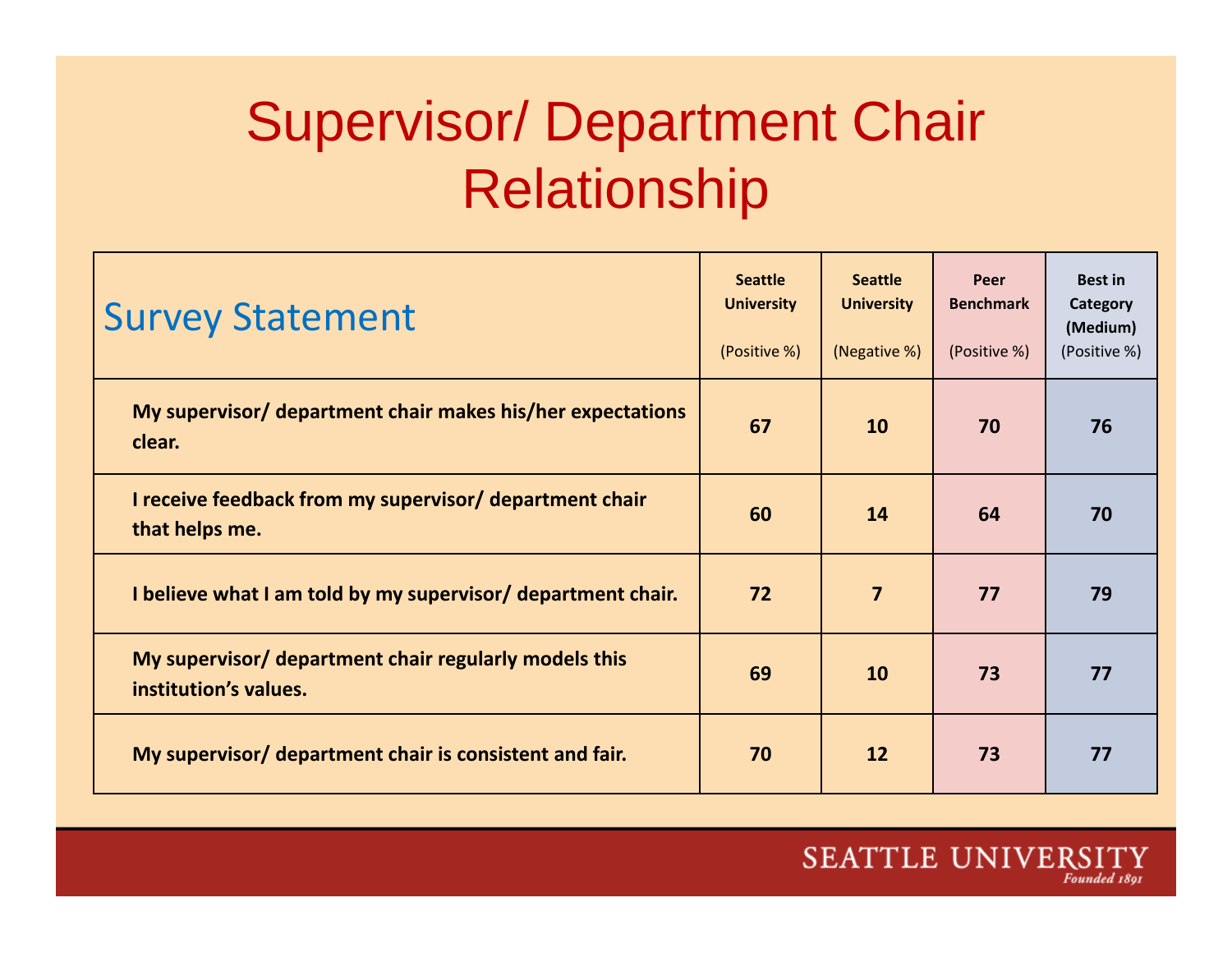# Supervisor/ Department Chair Relationship (page 2)

| <b>Survey Statement</b>                                                        | <b>Seattle</b><br><b>University</b><br>(Positive %) | <b>Seattle</b><br><b>University</b><br>(Negative %) | Peer<br><b>Benchmark</b><br>(Positive %) | <b>Best in</b><br>Category<br>(Medium)<br>(Positive %) |
|--------------------------------------------------------------------------------|-----------------------------------------------------|-----------------------------------------------------|------------------------------------------|--------------------------------------------------------|
| My supervisor/ department chair actively solicits my<br>suggestions and ideas. | 67                                                  | 14                                                  | 72                                       | 76                                                     |
| I have a good relationship with my supervisor/ department<br>chair.            | 81                                                  | 6                                                   | 83                                       | 85                                                     |
| <b>Supervisor/ Department Chair Relationship: Overall Average</b>              | 69                                                  | 10                                                  | 73                                       | 77                                                     |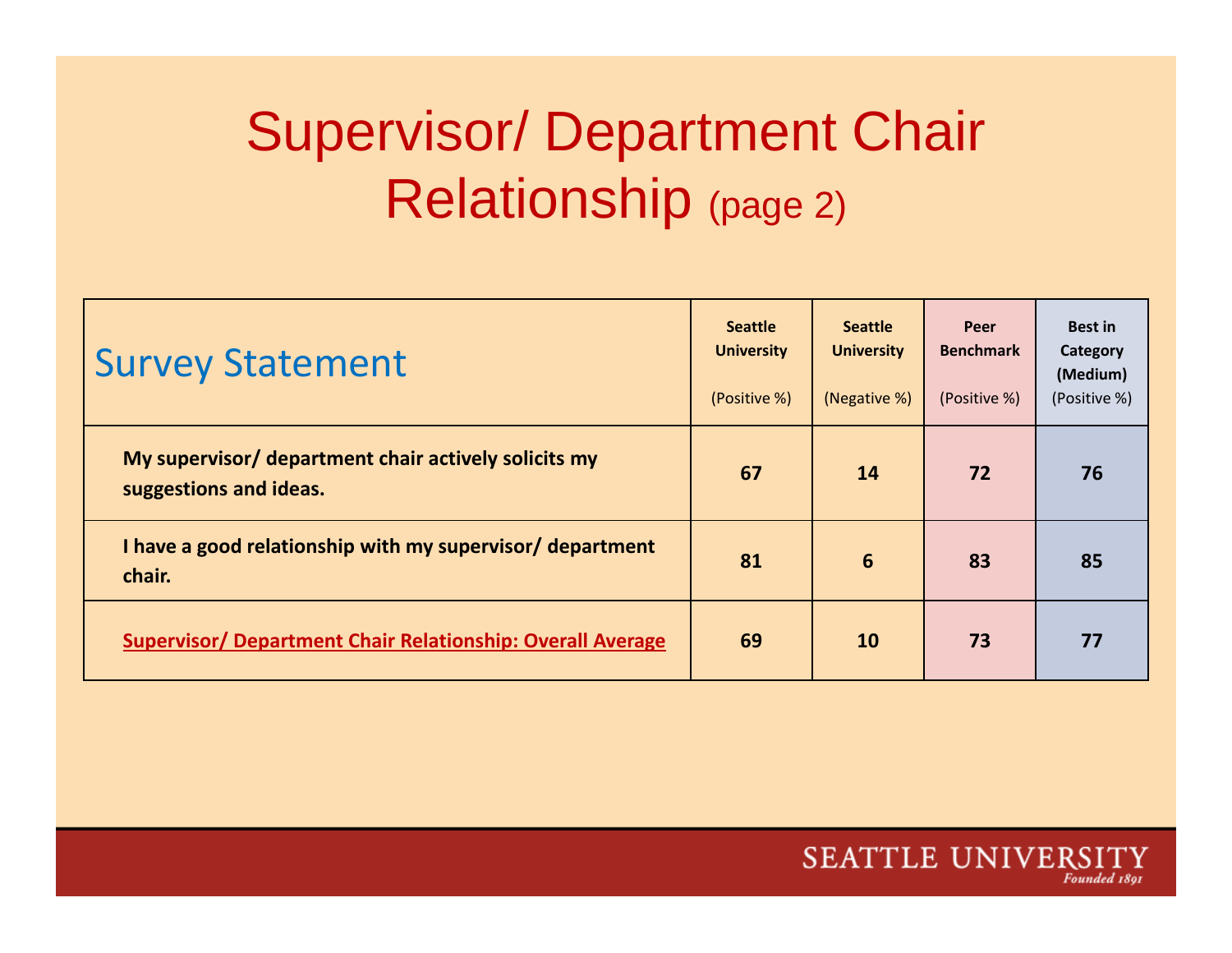#### Confidence in Senior Leadershi p

| <b>Survey Statement</b>                                                                                | <b>Seattle</b><br><b>University</b><br>(Positive %) | <b>Seattle</b><br><b>University</b><br>(Negative %) | Peer<br><b>Benchmark</b><br>(Positive %) | <b>Best in</b><br>Category<br>(Medium)<br>(Positive %) |
|--------------------------------------------------------------------------------------------------------|-----------------------------------------------------|-----------------------------------------------------|------------------------------------------|--------------------------------------------------------|
| Senior leadership provides a clear direction for this<br>institution's future.                         | 53                                                  | 15                                                  | 57                                       | 69                                                     |
| Our senior leadership has the knowledge, skills and<br>experience necessary for institutional success. | 66                                                  | 8                                                   | 67                                       | 77                                                     |
| Senior leadership shows a genuine interest in the well-being<br>of faculty, administration and staff.  | 60                                                  | 15                                                  | 61                                       | 69                                                     |
| Senior leadership communicates openly about important<br>matters.                                      | 54                                                  | 14                                                  | 51                                       | 64                                                     |
| I trust senior leadership enough to follow them, even when I<br>disagree with their decisions.         | 61                                                  | 12                                                  | 68                                       | 71                                                     |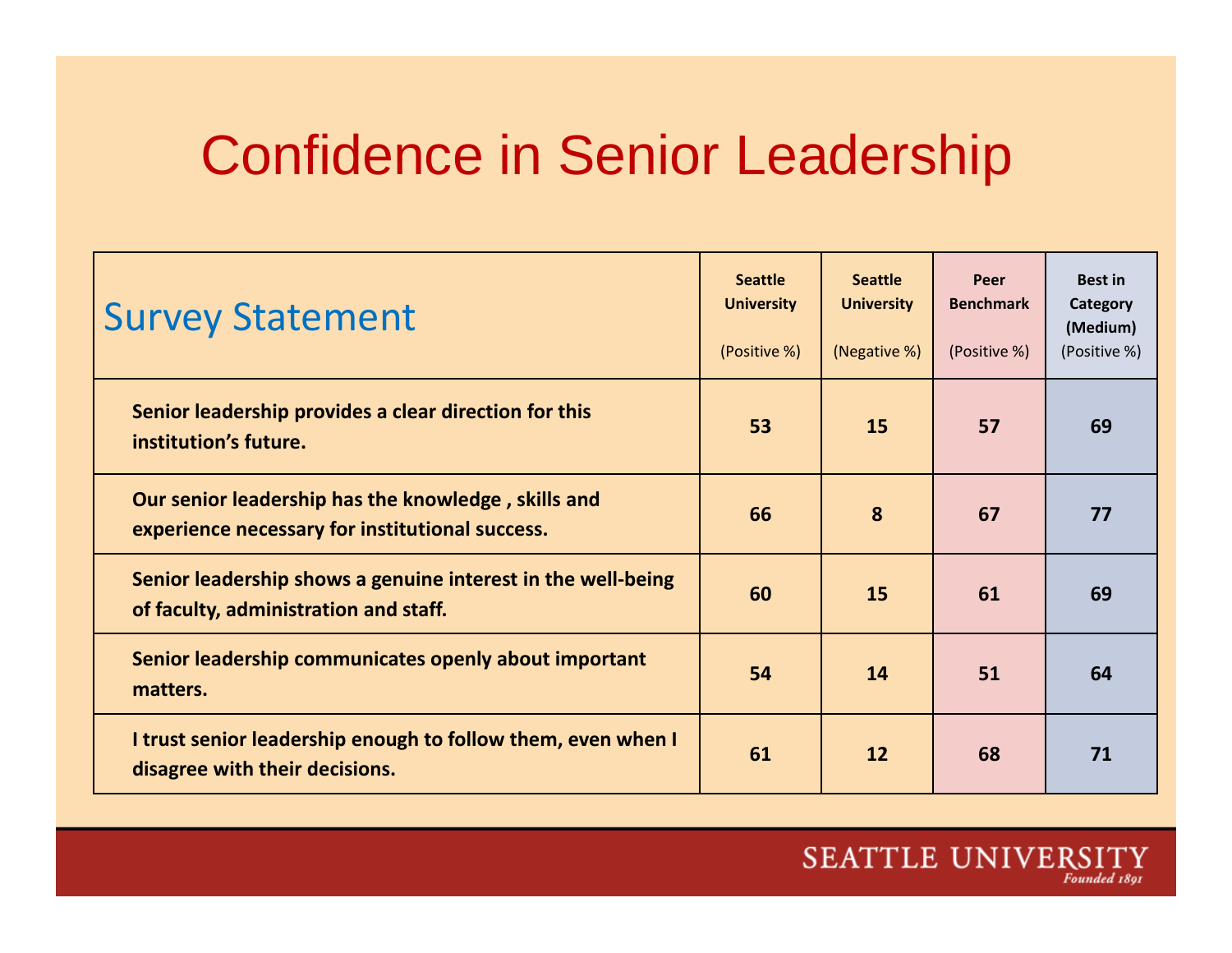## Confidence in Senior Leadership  $(page 2)$

| <b>Survey Statement</b>                                       | <b>Seattle</b><br><b>University</b><br>(Positive %) | <b>Seattle</b><br><b>University</b><br>(Negative %) | Peer<br><b>Benchmark</b><br>(Positive %) | <b>Best in</b><br>Category<br>(Medium)<br>(Positive %) |
|---------------------------------------------------------------|-----------------------------------------------------|-----------------------------------------------------|------------------------------------------|--------------------------------------------------------|
| Senior leadership regularly models this institution's values. | 66                                                  | 9                                                   | 64                                       | 77                                                     |
| I believe what I am told by senior leadership.                | 56                                                  | 10                                                  | 60                                       | 70                                                     |
| <b>Confidence in Senior Leadership: Overall Average</b>       | 59                                                  | 11                                                  | 61                                       | 71                                                     |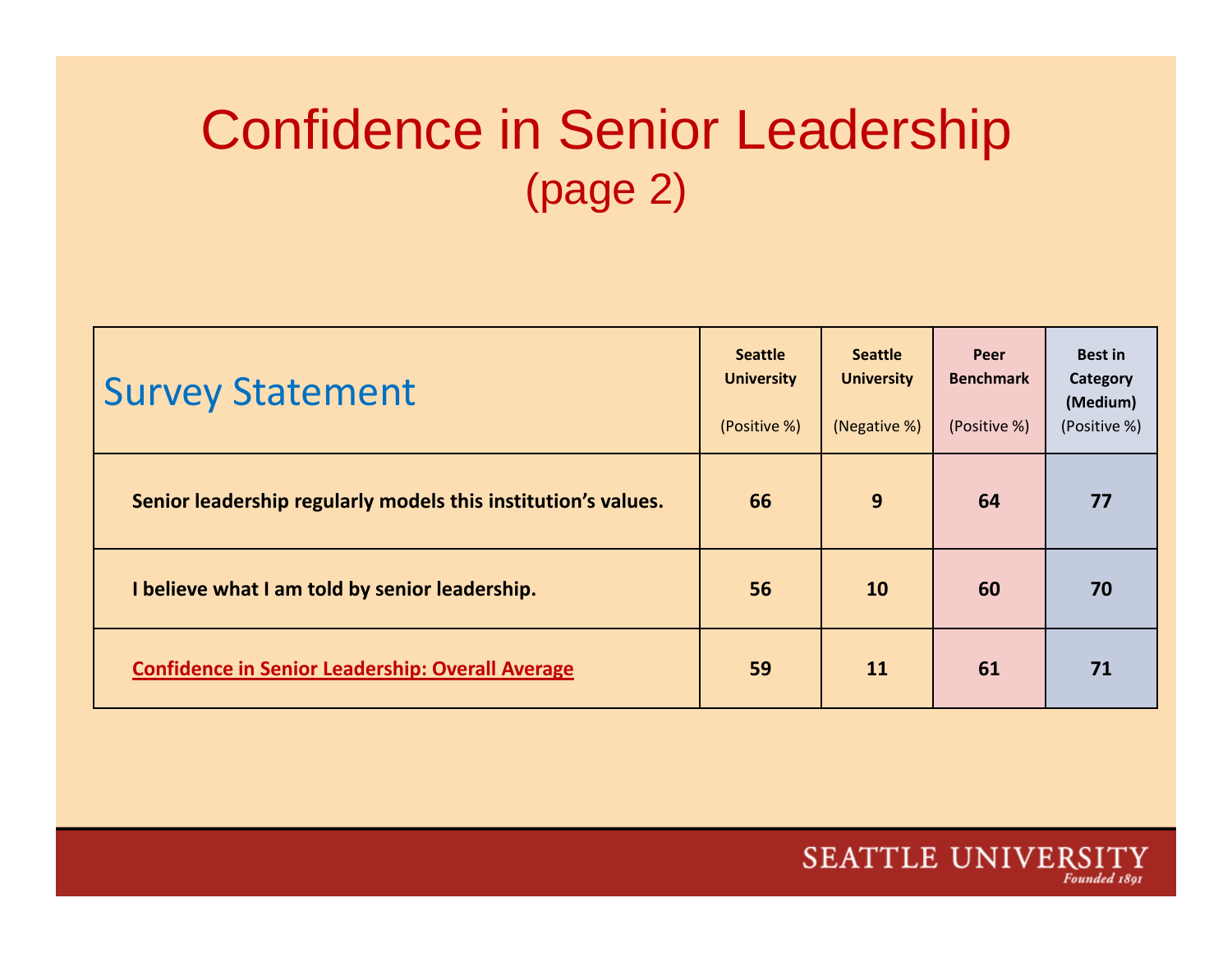# Faculty, Administration & Staff Relations

| <b>Survey Statement</b>                                                                                           | <b>Seattle</b><br><b>University</b><br>(Positive %) | <b>Seattle</b><br><b>University</b><br>(Negative %) | Peer<br><b>Benchmark</b><br>(Positive %) | <b>Best in</b><br>Category<br>(Medium)<br>(Positive %) |
|-------------------------------------------------------------------------------------------------------------------|-----------------------------------------------------|-----------------------------------------------------|------------------------------------------|--------------------------------------------------------|
| Senior leadership shows a genuine interest in the well-being<br>of faculty, administration and staff.             | 60                                                  | 15                                                  | 61                                       | 69                                                     |
| Faculty, administration and staff work together to ensure the<br>success of institution programs and initiatives. | 63                                                  | 6                                                   | 67                                       | 75                                                     |
| There is regular and open communication among faculty,<br>administration and staff.                               | 42                                                  | 17                                                  | 53                                       | 62                                                     |
| <b>Faculty, Administration &amp; Staff Relations: Overall average</b>                                             | 55                                                  | <b>12</b>                                           | 60                                       | 68                                                     |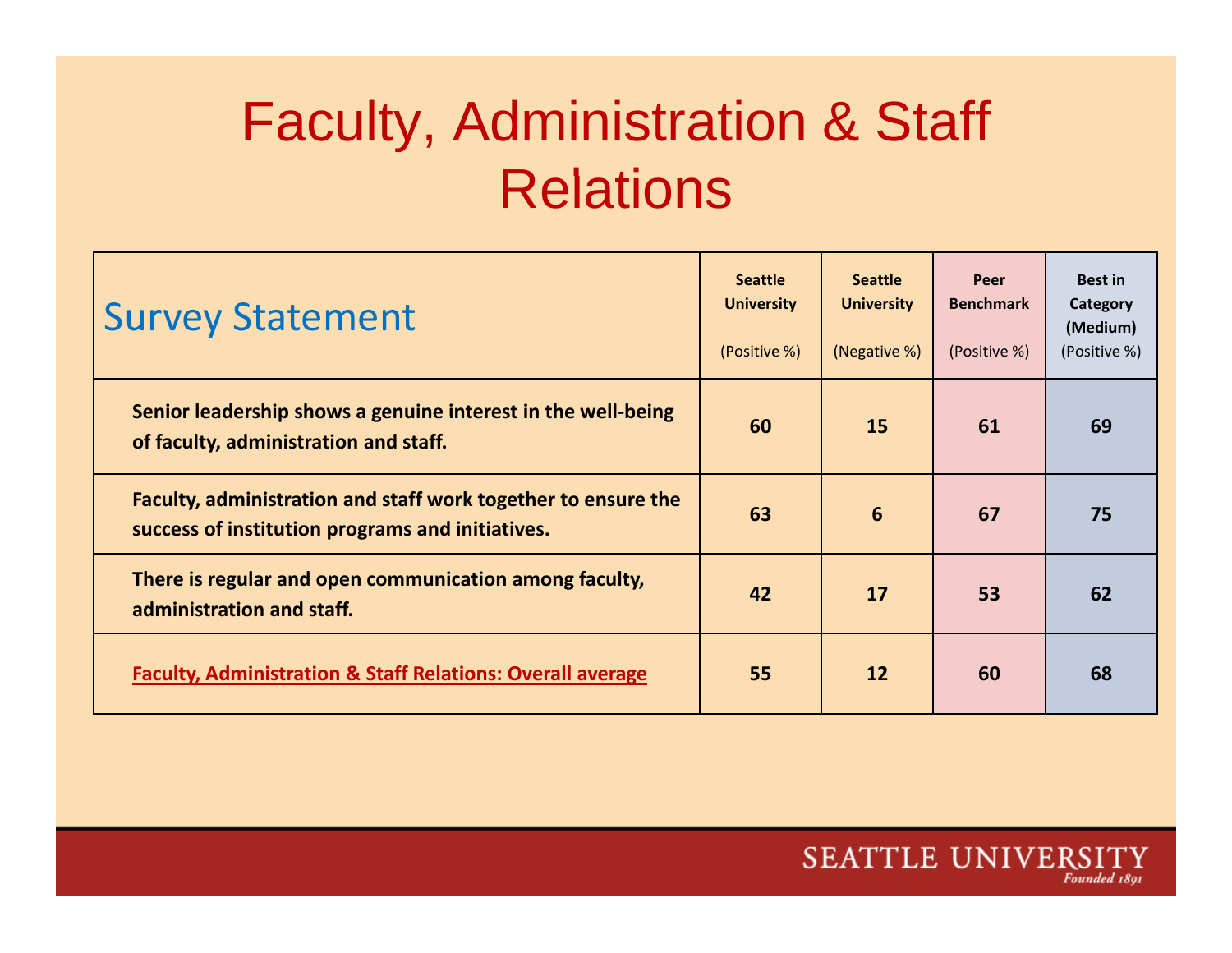## Internal Communications

| <b>Survey Statement</b>                                                                                | <b>Seattle</b><br><b>University</b><br>(Positive %) | <b>Seattle</b><br><b>University</b><br>(Negative %) | Peer<br><b>Benchmark</b><br>(Positive %) | <b>Best in</b><br>Category<br>(Medium)<br>(Positive %) |
|--------------------------------------------------------------------------------------------------------|-----------------------------------------------------|-----------------------------------------------------|------------------------------------------|--------------------------------------------------------|
| My supervisor. Department chair makes his/ her expectations<br>clear.                                  | 67                                                  | 10                                                  | 70                                       | 75                                                     |
| I receive feedback from my supervisor/ department chair<br>that helps me.                              | 60                                                  | 14                                                  | 64                                       | 68                                                     |
| When I offer a new idea, I believe it will be fully considered.                                        | 57                                                  | 14                                                  | 66                                       | 67                                                     |
| I can speak up or challenge a traditional way of doing<br>something without fear of harming my career. | 61                                                  | 17                                                  | 66                                       | 68                                                     |
| In my department, we communicate openly about issues that<br>impact each other's work.                 | 57                                                  | 15                                                  | 65                                       | 71                                                     |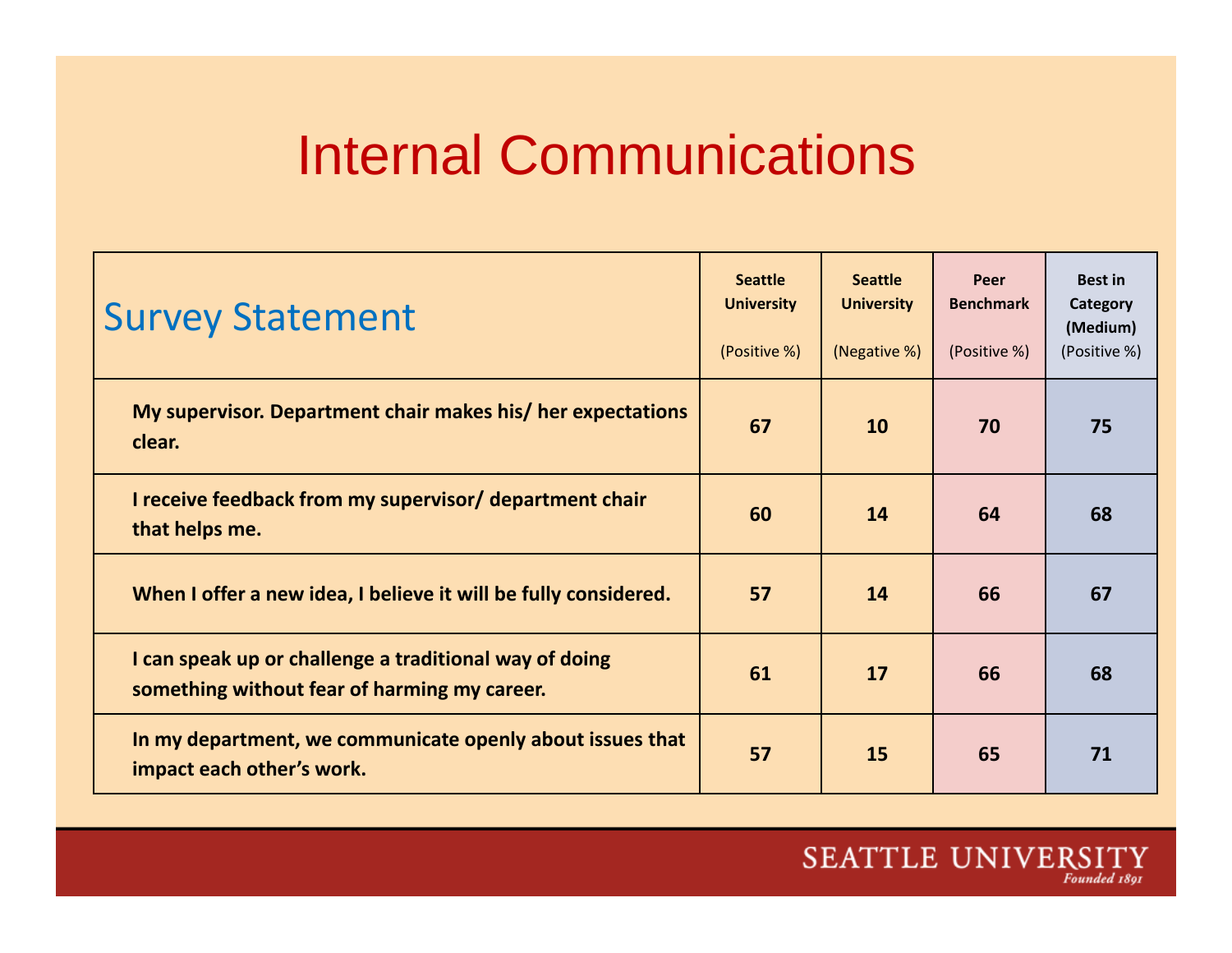#### Internal Communications (page 2)

| <b>Survey Statement</b>                                                                  | <b>Seattle</b><br><b>University</b><br>(Positive %) | <b>Seattle</b><br><b>University</b><br>(Negative %) | Peer<br><b>Benchmark</b><br>(Positive %) | <b>Best in</b><br>Category<br>(Medium)<br>(Positive %) |
|------------------------------------------------------------------------------------------|-----------------------------------------------------|-----------------------------------------------------|------------------------------------------|--------------------------------------------------------|
| Changes that affect me are discussed prior to being<br>implemented.                      | 43                                                  | 21                                                  | 53                                       | 57                                                     |
| Senior leadership provides a clear direction for this<br>institution's future.           | 53                                                  | 15                                                  | 57                                       | 67                                                     |
| Senior leadership communicates openly about important<br>matters.                        | 54                                                  | 14                                                  | 54                                       | 60                                                     |
| At this institution, we discuss and debate issues respectfully<br>to get better results. | 51                                                  | 11                                                  | 51                                       | 61                                                     |
| <b>Internal Communications: Overall Average</b>                                          | 55                                                  | 14                                                  | 60                                       | 66                                                     |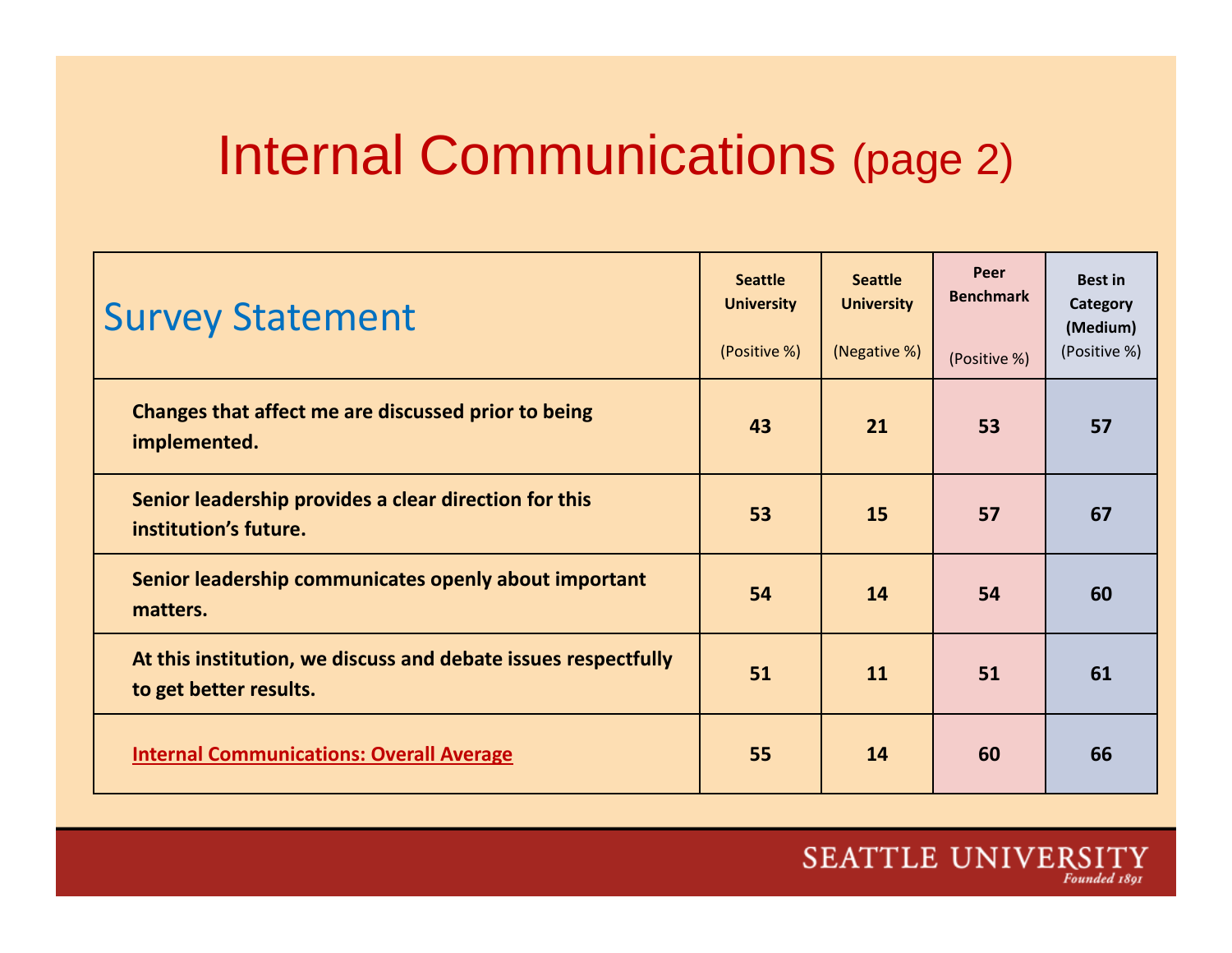## **Collaboration**

| <b>Survey Statement</b>                                                         | <b>Seattle</b><br><b>University</b><br>(Positive %) | <b>Seattle</b><br><b>University</b><br>(Negative %) | Peer<br><b>Benchmark</b><br>(Positive %) | <b>Best in</b><br>Category<br>(Medium)<br>(Positive %) |
|---------------------------------------------------------------------------------|-----------------------------------------------------|-----------------------------------------------------|------------------------------------------|--------------------------------------------------------|
| We have opportunities to contribute to important decisions<br>in my department. | 64                                                  | 14                                                  | 71                                       | 75                                                     |
| People in my department work well together.                                     | 65                                                  | 9                                                   | 72                                       | 74                                                     |
| Overall, my department is a good place to work.                                 | 77                                                  | 6                                                   | 81                                       | 84                                                     |
| I can count on people to cooperate across departments.                          | 48                                                  | 12                                                  | 58                                       | 61                                                     |
| There's a sense that we're all on the same team at this<br>institution.         | 50                                                  | 17                                                  | 53                                       | 61                                                     |
| <b>Collaboration: Overall Average</b>                                           | 61                                                  | 11                                                  | 67                                       | 71                                                     |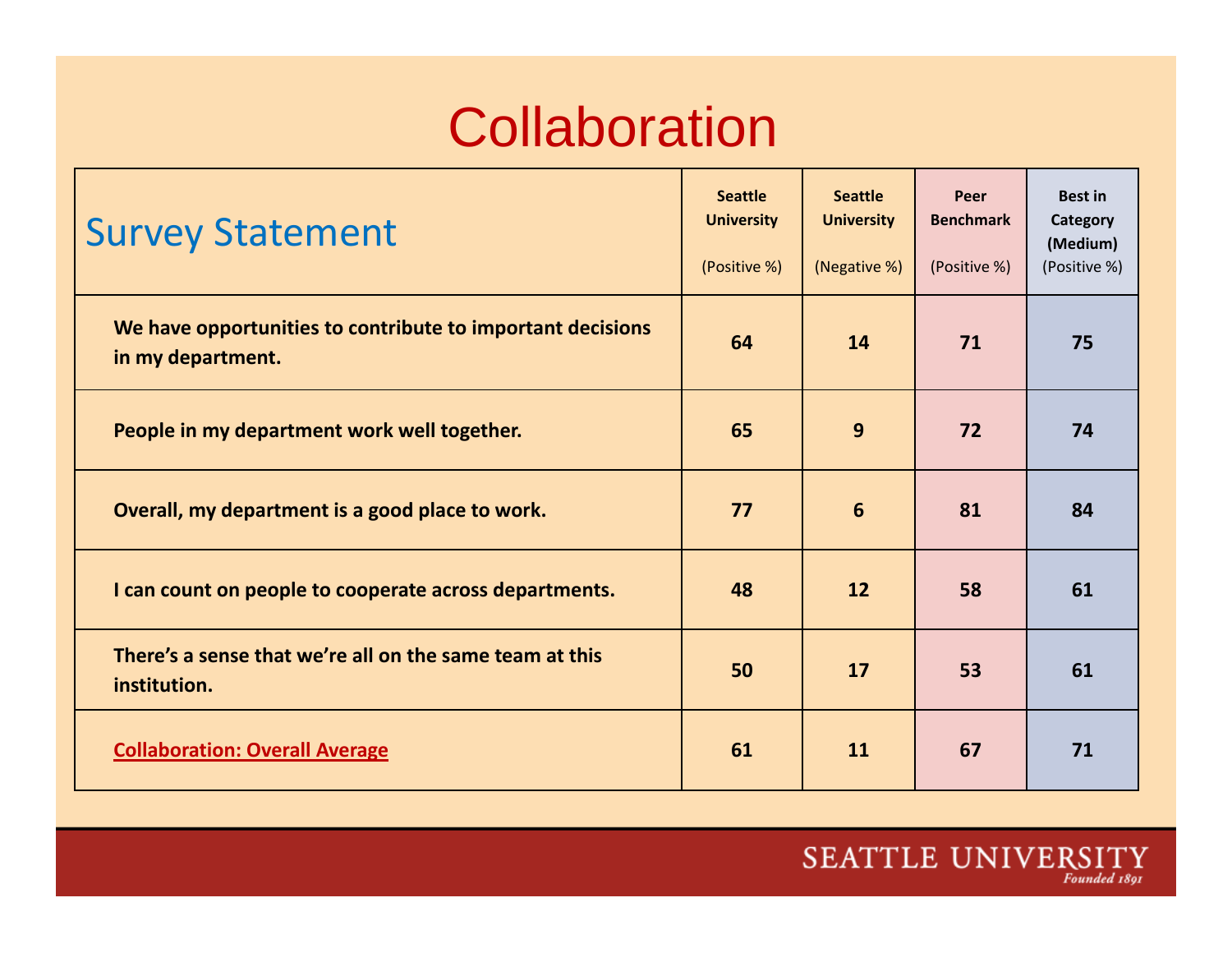#### **Fairness**

| <b>Survey Statement</b>                                                                                   | <b>Seattle</b><br><b>University</b><br>(Positive %) | <b>Seattle</b><br><b>University</b><br>(Negative %) | Peer<br><b>Benchmark</b><br>(Positive %) | <b>Best in</b><br>Category<br>(Medium)<br>(Positive %) |
|-----------------------------------------------------------------------------------------------------------|-----------------------------------------------------|-----------------------------------------------------|------------------------------------------|--------------------------------------------------------|
| I can speak up or challenge a traditional way of doing<br>something without fear of harming my career.    | 61                                                  | 17                                                  | 66                                       | 67                                                     |
| Promotions in my department are based on a person's ability.                                              | 49                                                  | 24                                                  | 47                                       | 66                                                     |
| Issues of low performance are addressed in my department.                                                 | 45                                                  | 25                                                  | 73                                       | 54                                                     |
| My supervisor/ department chair is consistent and fair.                                                   | 70                                                  | 12                                                  | 64                                       | 77                                                     |
| This institution's policies and practices ensure fair treatment<br>for faculty, administration and staff. | 54                                                  | 13                                                  | 64                                       | 66                                                     |
| <b>Fairness: Overall Average</b>                                                                          | 55                                                  | 18                                                  | 62                                       | 66                                                     |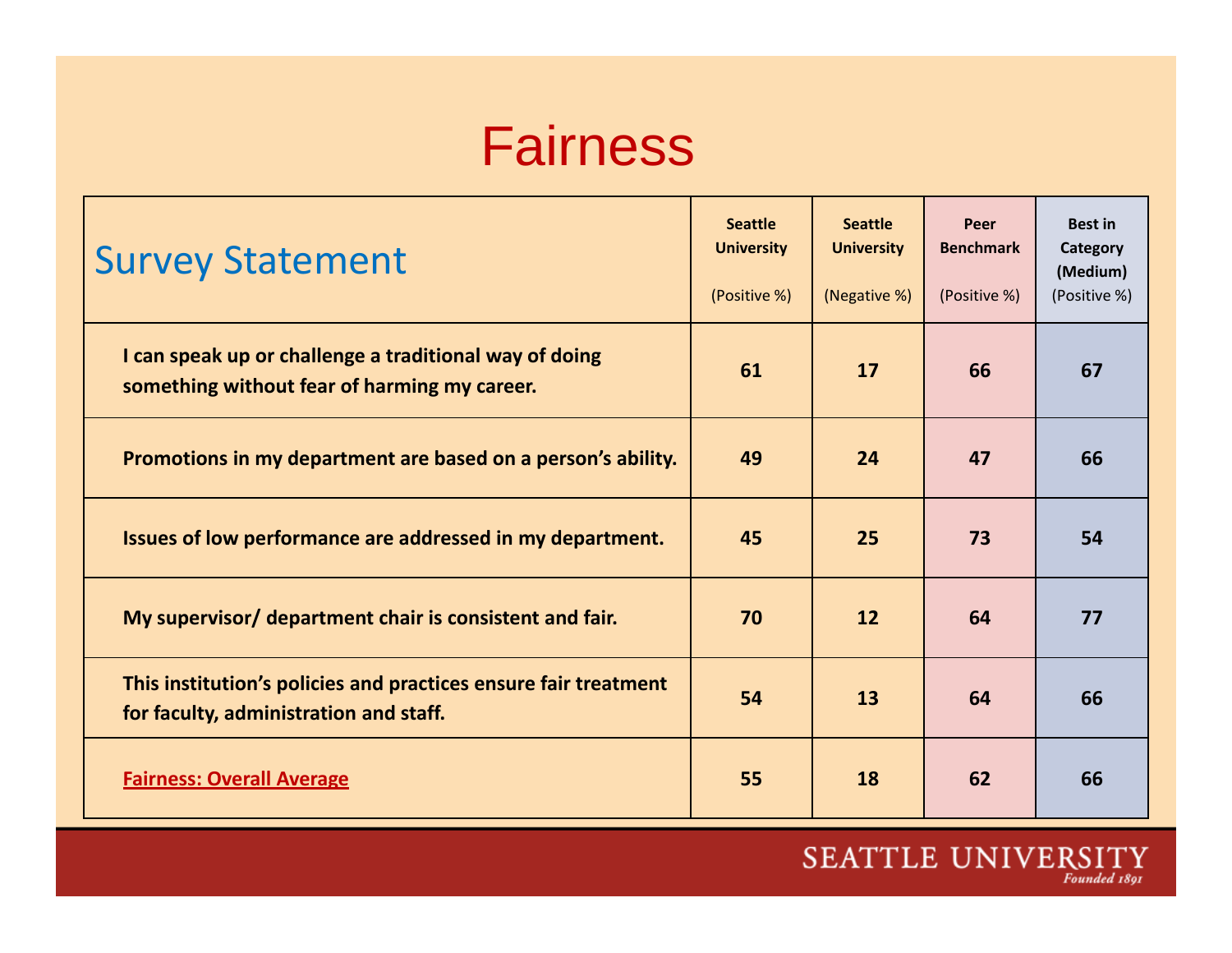## Respect & Appreciation

| <b>Survey Statement</b>                                                                                       | <b>Seattle</b><br><b>University</b><br>(Positive %) | <b>Seattle</b><br><b>University</b><br>(Negative %) | Peer<br><b>Benchmark</b><br>(Positive %) | <b>Best in</b><br>Category<br>(Medium)<br>(Positive %) |
|---------------------------------------------------------------------------------------------------------------|-----------------------------------------------------|-----------------------------------------------------|------------------------------------------|--------------------------------------------------------|
| I am regularly recognized for my contributions.                                                               | 54                                                  | 19                                                  | 57                                       | 60                                                     |
| Senior Leadership shows a genuine interest in the well-being<br>of faculty, administration and staff.         | 60                                                  | 15                                                  | 61                                       | 66                                                     |
| At this institution, people are supportive of their colleagues<br>regardless of their heritage or background. | 83                                                  | $\overline{\mathbf{3}}$                             | 84                                       | 87                                                     |
| We celebrate significant milestones and important<br>accomplishments at this institution.                     | 69                                                  | 5                                                   | 78                                       | 84                                                     |
| This institution's policies and practices five me the flexibility<br>to manage my personal and family life.   | 68                                                  | 11                                                  | 77                                       | 82                                                     |
| <b>Respect &amp; Appreciation: Overall Average</b>                                                            | 66                                                  | 10                                                  | 71                                       | 75                                                     |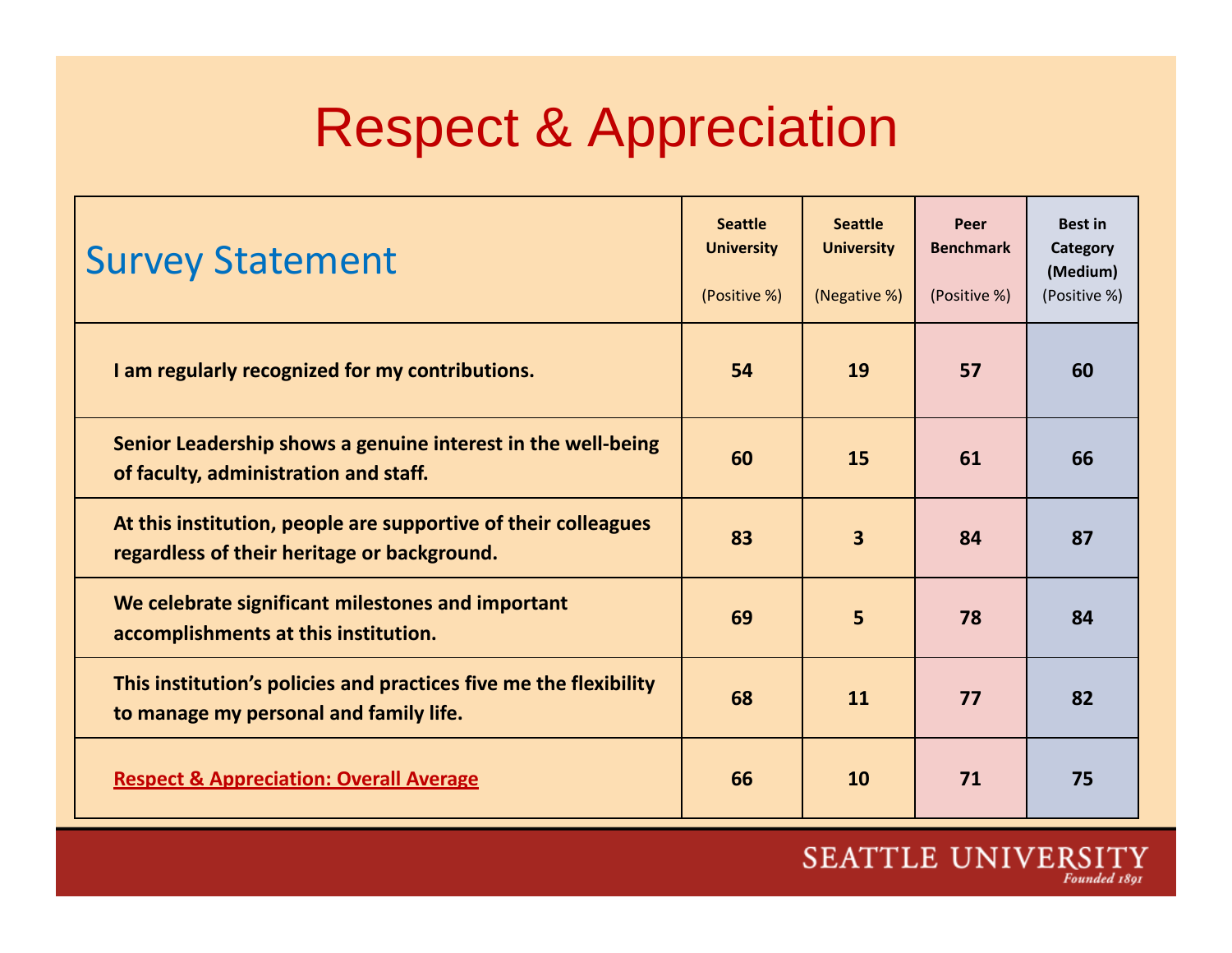## Additional Statements

| <b>Survey Statement</b>                                                                          | <b>Seattle</b><br><b>University</b><br>(Positive %) | <b>Seattle</b><br><b>University</b><br>(Negative %) | Peer<br><b>Benchmark</b><br>(Positive %) | <b>Best in</b><br>Category<br>(Medium)<br>(Positive %) |
|--------------------------------------------------------------------------------------------------|-----------------------------------------------------|-----------------------------------------------------|------------------------------------------|--------------------------------------------------------|
| This institution's mission, vision and values guide decision-<br>making in the university.       | 70                                                  | 5                                                   | $\ast$                                   | $\ast$                                                 |
| This institution supports the spiritual development of its<br>faculty & staff.                   | 79                                                  | $\overline{\mathbf{3}}$                             | $\ast$                                   | $\ast$                                                 |
| I am encouraged to maintain a healthy balance between my<br>personal life and professional life. | 51                                                  | 18                                                  | $\ast$                                   | $\ast$                                                 |
| I have adequate time for scholarly pursuits.                                                     | 35                                                  | 37                                                  | $\ast$                                   | $\ast$                                                 |
| The requirements for faculty tenure are clear to me.                                             | 55                                                  | 23                                                  | $\ast$                                   | $\ast$                                                 |
| I am encouraged to participate in community service<br>activities.                               | 71                                                  | 9                                                   | $\ast$                                   | $\ast$                                                 |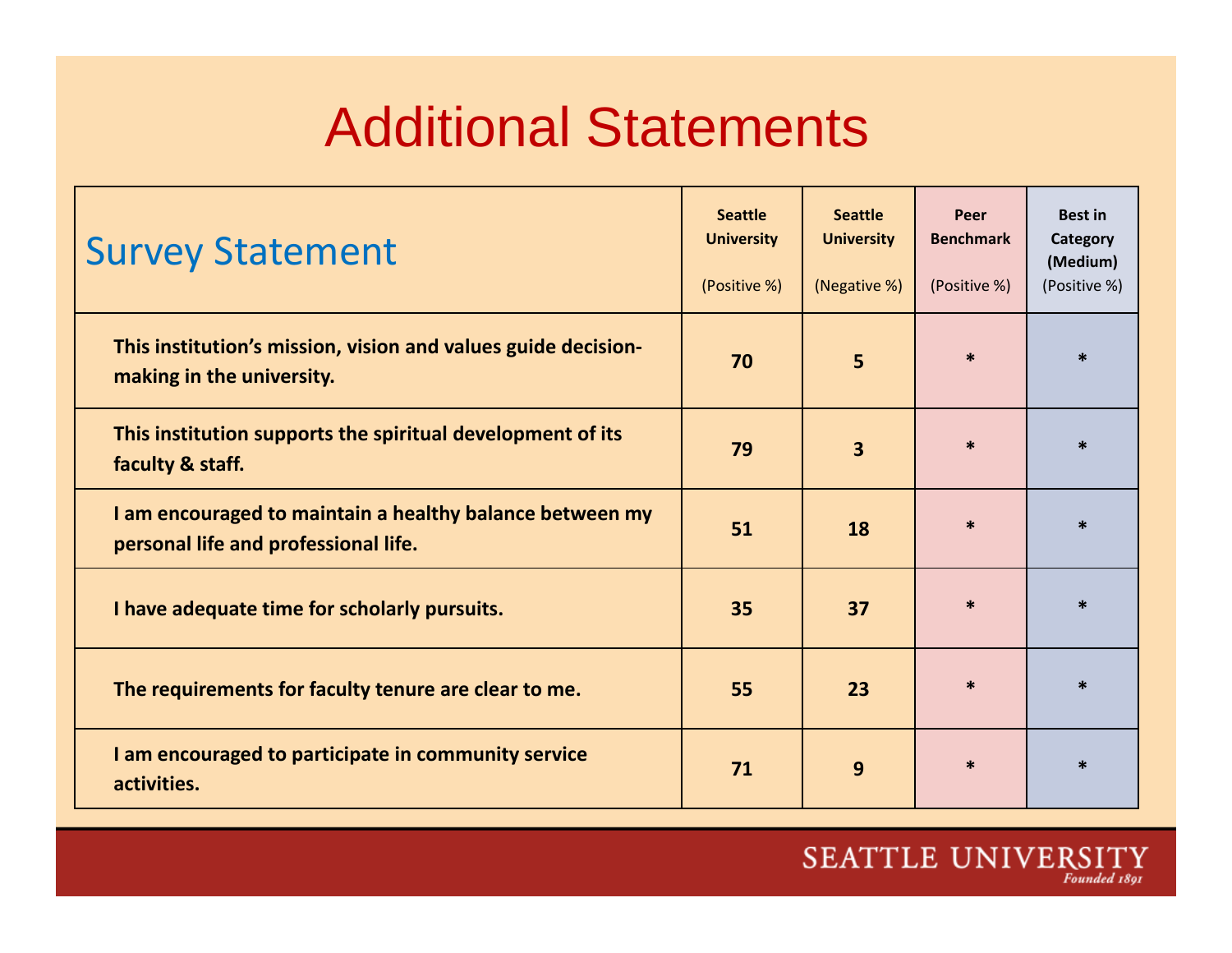## Additional Statements (page 2)

| <b>Survey Statement</b>                                                                      | <b>Seattle</b><br><b>University</b><br>(Positive %) | <b>Seattle</b><br><b>University</b><br>(Negative %) | Peer<br><b>Benchmark</b><br>((Positive %) | <b>Best in</b><br>Category<br>(Medium)<br>(Positive %) |
|----------------------------------------------------------------------------------------------|-----------------------------------------------------|-----------------------------------------------------|-------------------------------------------|--------------------------------------------------------|
| This institution fully supports faculty efforts devoted to<br>advising/ mentoring students.  | 62                                                  | 11                                                  | $\ast$                                    | $\ast$                                                 |
| There is a feeling of collegiality in my department.                                         | 66                                                  | 12                                                  | $\ast$                                    | $\ast$                                                 |
| My supervisor/ department chair supports my efforts to<br>balance my work and personal life. | 70                                                  | 10                                                  | $\ast$                                    | $\ast$                                                 |
| My work environment is fair for everyone.                                                    | 57                                                  | 17                                                  | $\ast$                                    | $\ast$                                                 |
| My department receives good support from this institution's<br>senior leadership.            | 51                                                  | 16                                                  | $\ast$                                    | $\ast$                                                 |
| This institution's senior leadership respects the faculty.                                   | 72                                                  | 9                                                   | $\ast$                                    | $\ast$                                                 |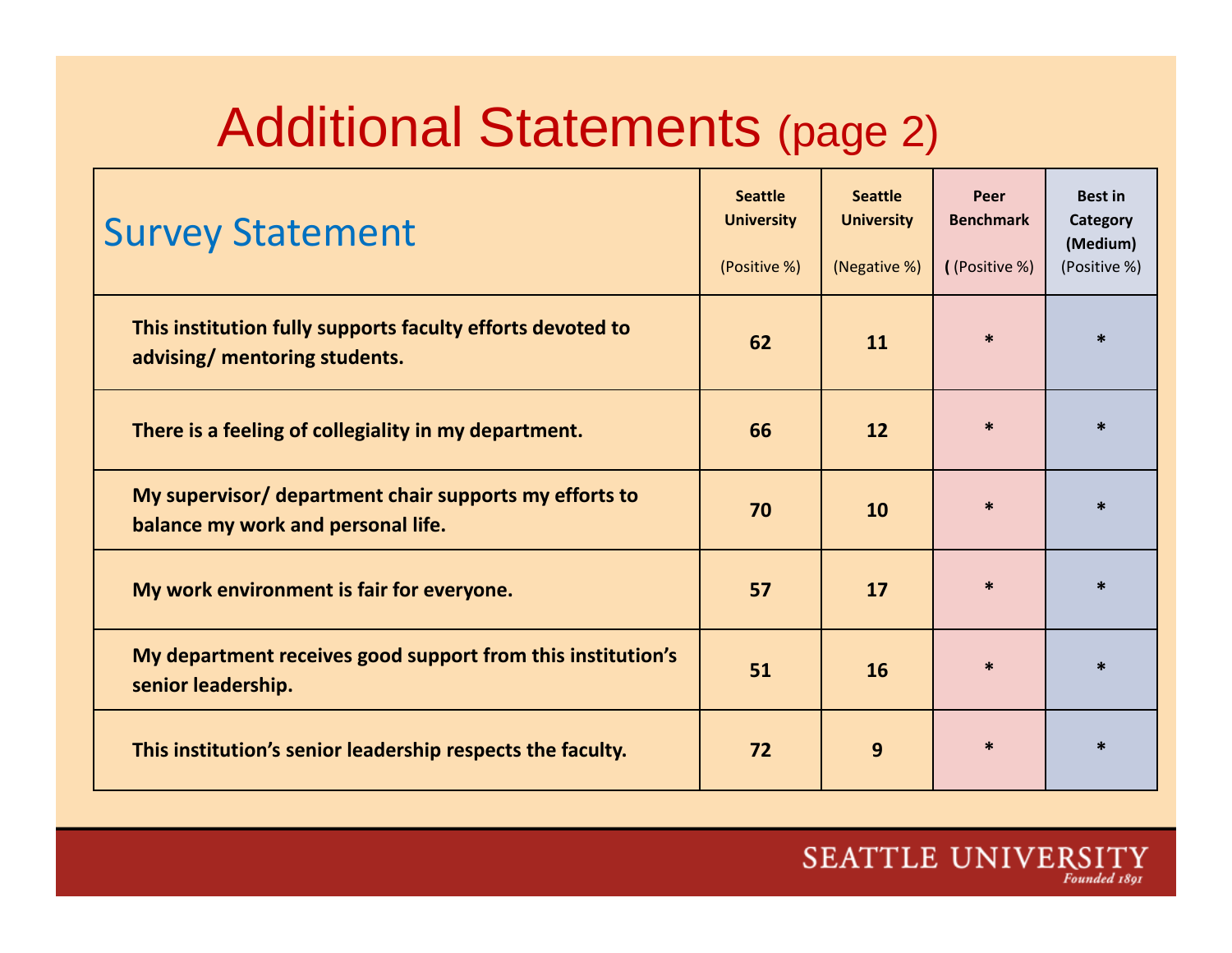### Additional Statements (page 3)

| <b>Survey Statement</b>                                                                      | <b>Seattle</b><br><b>University</b><br>(Positive %) | <b>Seattle</b><br><b>University</b><br>(Negative %) | Peer<br><b>Benchmark</b><br>(Positive %) | <b>Best in</b><br>Category<br>(Medium)<br>(Positive %) |
|----------------------------------------------------------------------------------------------|-----------------------------------------------------|-----------------------------------------------------|------------------------------------------|--------------------------------------------------------|
| Senior leadership keeps their promises.                                                      | 57                                                  | <b>10</b>                                           | $\ast$                                   | $\ast$                                                 |
| I value the Jesuit Catholic dimension of Seattle University's<br>mission, vision and values. | 86                                                  | $\overline{2}$                                      | $\ast$                                   | $\ast$                                                 |
| I would recommend working here to my family and friends.                                     | 77                                                  | $\overline{4}$                                      | $\ast$                                   | $\ast$                                                 |
| <b>Additional Statements: Overall Average</b>                                                | 63                                                  | <b>12</b>                                           | $\ast$                                   | $\ast$                                                 |